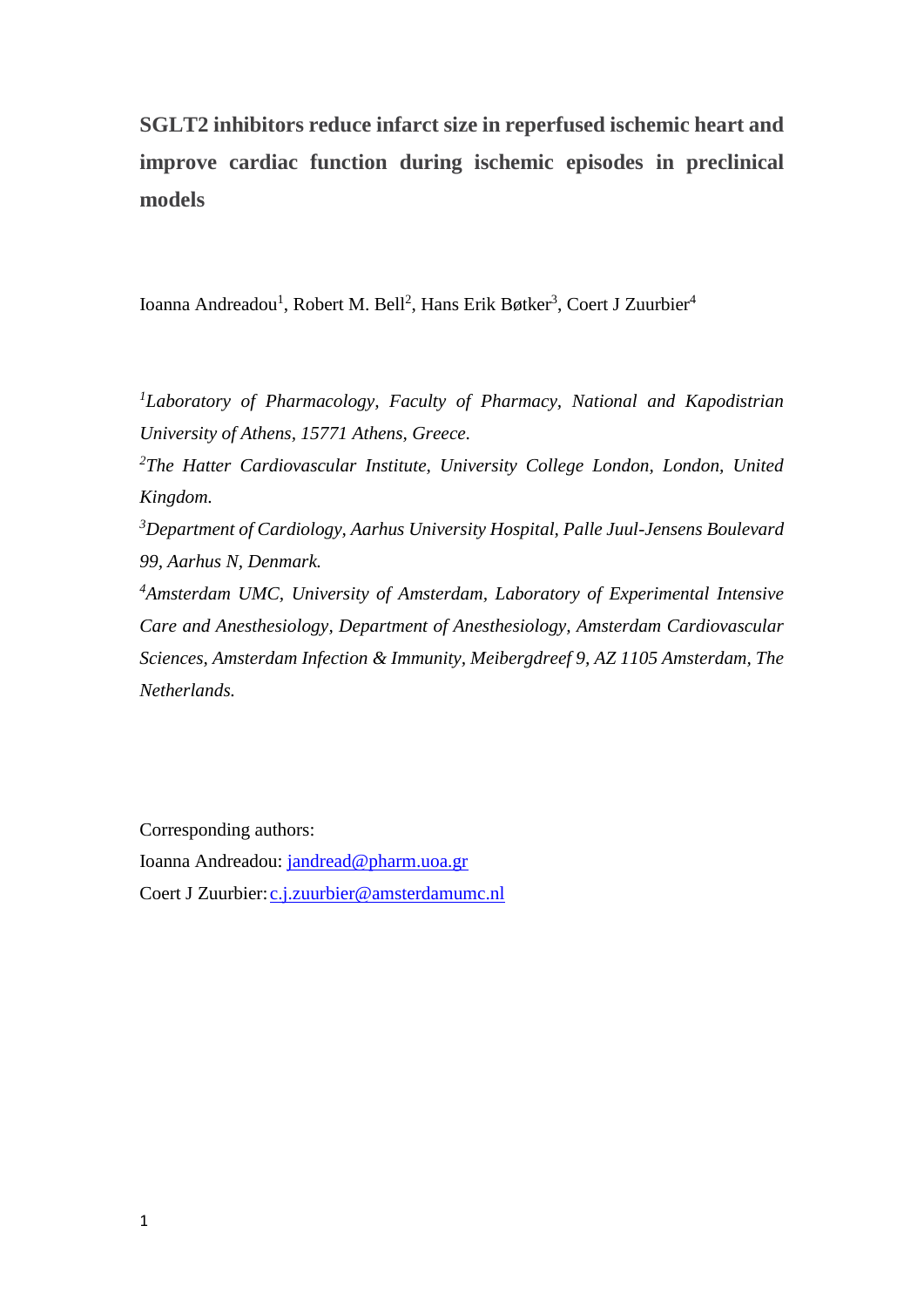#### **Abstract**

The sodium-glucose cotransporter 2 (SGLT2) inhibitors are a new class of effective drugs managing patients, who suffer from type 2 diabetes (T2D): Landmark clinical trials including EMPA-REG, CANVAS and Declare-TIMI have demonstrated that SGLT2 inhibitors reduce cardiovascular mortality and re-hospitalization for heart failure (HF) in patients with T2D. It is well established that there is a strong independent relationship among infarct size measured within 1 month after reperfusion and allcause death and hospitalization for HF: The fact that cardiovascular mortality was significantly reduced with the SGLT2 inhibitors, fuels the assumption that this class of therapies may attenuate myocardial ischaemic injury. Experimental evidence demonstrates that SGLT2 inhibitors exert cardioprotective effects in animal models of acute myocardial infarction through improved function during the ischemic episode, reduction of infarct size and a subsequent attenuation of heart failure development. The aim of the present review is to outline the current state of preclinical research in terms of myocardial ischemia/reperfusion injury (I/R) and infarct size for clinically available SGLT2 inhibitors and summarize some of the proposed mechanisms of action that may contribute to the unexpected beneficial cardiovascular effects of this class of compounds.

**Key-words:** Sodium-glucose cotransporter 2 inhibitors; myocardial infarct size; ischemia/reperfusion injury; molecular signaling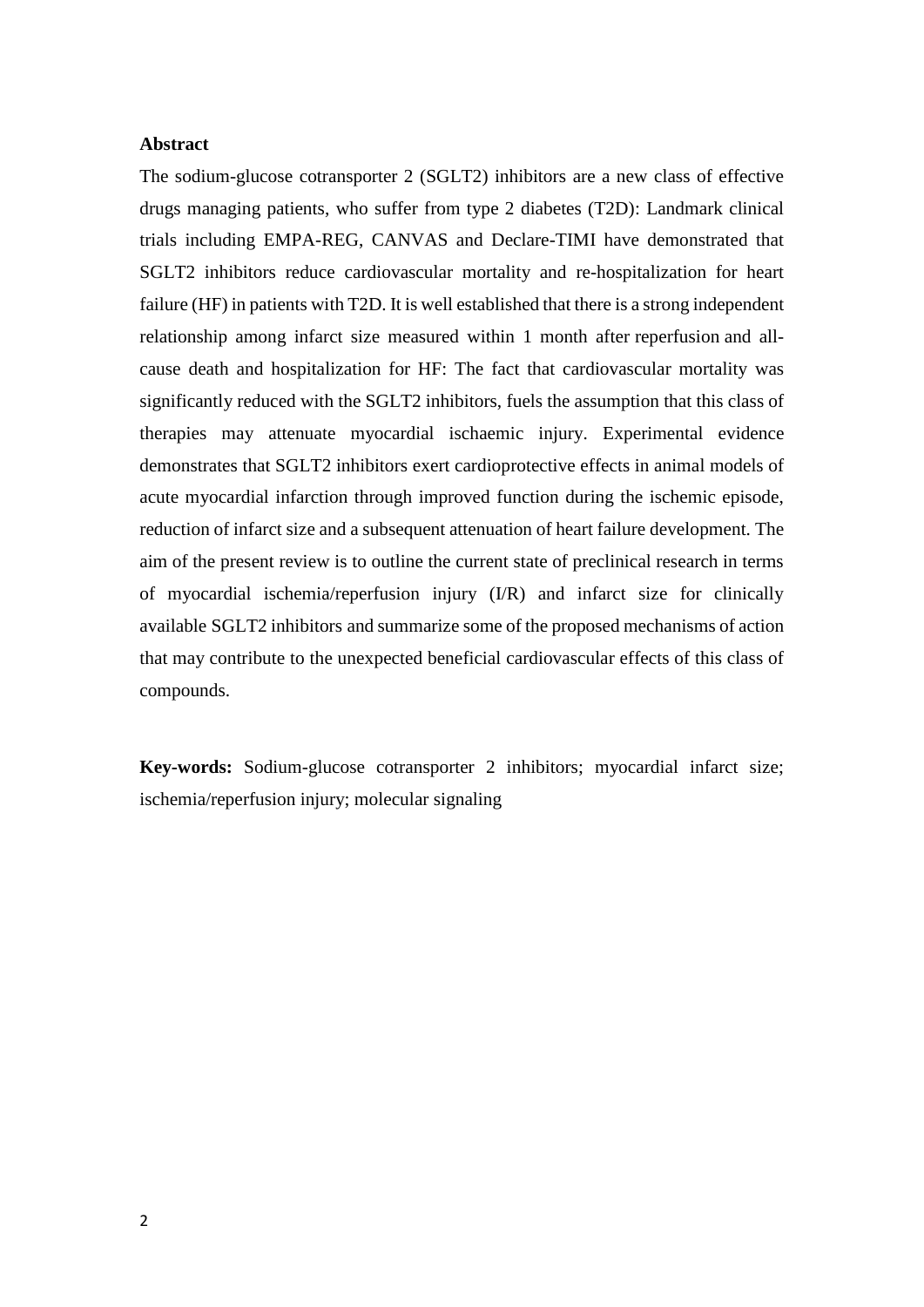#### **1. Introduction**

Acute myocardial infarction (AMI) is one of the leading causes of death and disability worldwide. During the last 25 years mortality from acute myocardial infarction has been on the decline [1, 2]. However, long term mortality, i.e. 1 year and beyond, and heart failure post-AMI remains significant [1, 3]; therefore, cardioprotection on top of early reperfusion and reduction of the incidence and severity of heart failure following AMI remain unmet clinical needs [4]. A myriad of experimental studies has demonstrated cardioprotective effects of pharmacological and mechanical interventions in animal models but the translation of these cardioprotective interventions to clinical setting has been disappointing until now [5].

The sodium-glucose cotransporter 2 (SGLT2) inhibitors, also called gliflozins, are a new class of effective drugs managing patients who suffer from type 2 diabetes (T2D). They were developed to inhibit sodium-glucose transport protein 2 in the kidneys. The SGLT2 inhibitor, Empagliflozin, not only reduces glycemia but also improves cardiovascular outcome when evaluated by a primary composite endpoint including death from cardiovascular causes, nonfatal myocardial infarction, or nonfatal stroke in patients with T2D at high risk for cardiovascular events [6]. In parallel with a reduction of glycemia, the SGLT2 inhibitors, which in addition to Empagliflozin, include Canagliflozin and Dapagliflozin, reduce re-hospitalization for heart failure (HF) as demonstrated in the landmark clinical trials EMPA-REG, CANVAS and Declare-TIMI [6-8]. While this finding suggests a class effect, only Empagliflozin demonstrated a reduction in cardiovascular death that has not been replicated with either Canagliflozin or Dapagliflozin in patients with diabetes [9]. As with Empagliflozin in the EMPA REG OUTCOME trial, the CANVAS study revealed significant early separation in the cardiovascular survival curves but in CANVAS, this was largely driven by a reduction in heart failure [7]. More recently, it was shown that Dapagliflozin reduced the risk of worsening heart failure or death from cardiovascular causes in patients with heart failure and a reduced ejection fraction, regardless of the presence or absence of diabetes [10].

Of note, neither the EMPA-REG OUTCOME study nor the DAPA-HF trial demonstrated a reduction in the incidence of acute coronary syndromes. However,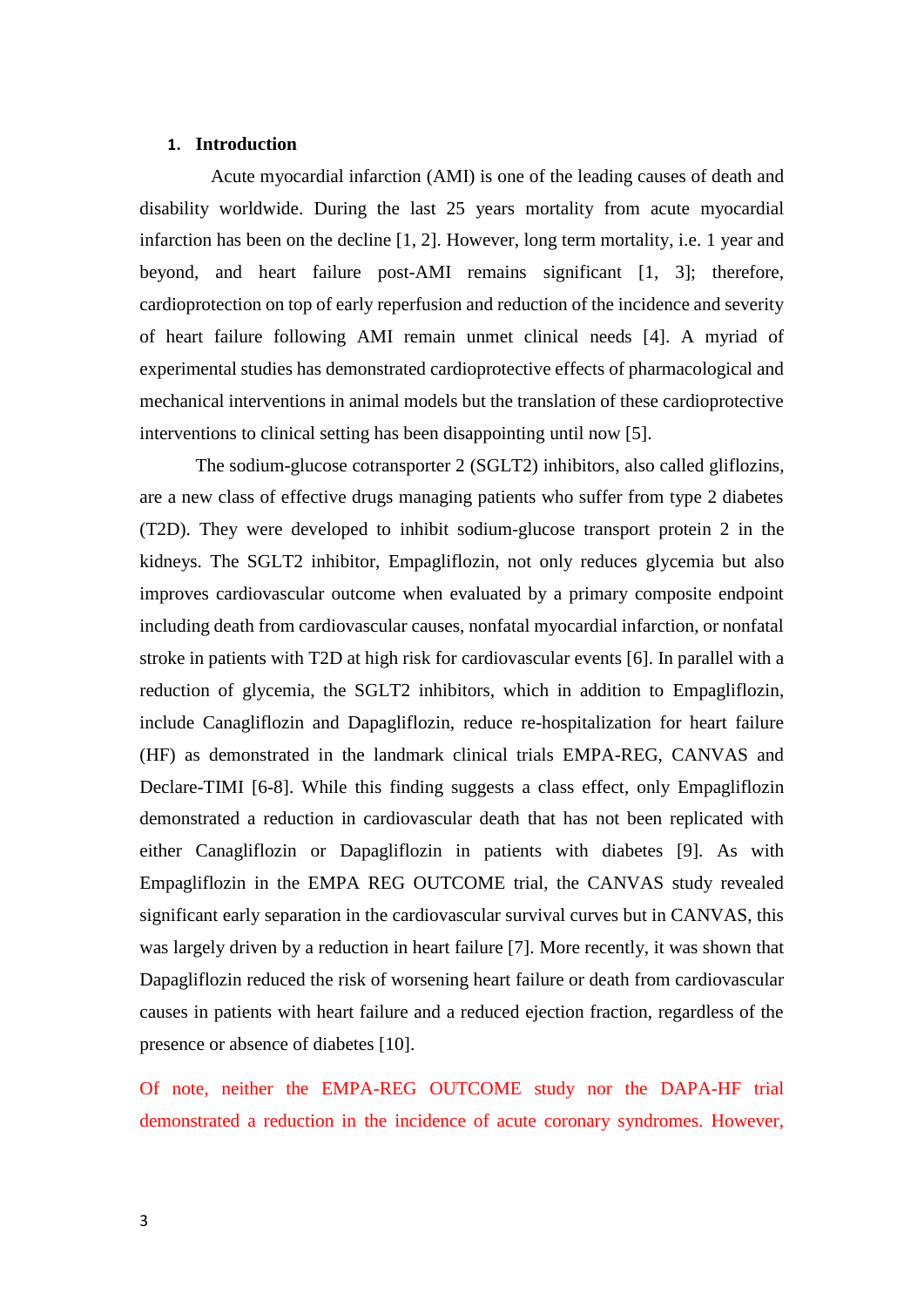dapagliflozin and empagliflozin did reduce the incidence of recurrent MI, which may be due to a gliflozin's reducing effect on ischemic-reperfusion injury.

It is well established from both observational studies and of a patient-level pooled analysis from 10 randomized trials, that there is a strong independent relationship between infarct size measured within 1 month after reperfusion, all-cause death and hospitalization for HF, and the composite occurrence of all-cause death or HF hospitalization within 1 year [11]. Neither of the above-mentioned studies, nor the later outcome trial with Dapagliflozin (DECLARE TIMI-58) were designed nor powered to look at the rates of myocardial infarction or the consequent injury or survivability. The EMPA-REG was based in the highest risk patient cohort, with the greatest number of patients with established coronary heart disease [6]. But even here, the numbers of fatal myocardial infarctions were only in single figures. Despite this, cardiovascular mortality is significantly reduced with the SGLT2 inhibitors, with the implication that myocardial ischaemic injury may be attenuated by this class of therapies and hence rendering acute coronary syndromes more survivable and less likely to lead to myocardial dysfunction and decompensation. Thus, in spite of differences in selection criteria, the results of the outcome trials highlight that, notwithstanding some differences in cardiovascular outcomes, there may be a common underlying class effect.

Nowadays, experimental evidence demonstrates that SGLT2 inhibitors, exert cardioprotective effects in animal models of acute myocardial infarction through improvements of cardiac function during ischemia, reduction of infarct size and a subsequent attenuation of heart failure development. Since SGLT2 is not known to be expressed in cardiomyocytes [12-13], the responsible mechanisms underlying the beneficial mechanisms of SGLT2 inhibitors regardless of diabetes status remain to be identified.

This review aims to outline the current state of preclinical research in terms of myocardial ischemia/reperfusion injury (I/R) and infarct size for clinically available SGLT2 inhibitors and outline some of the proposed mechanisms of action that may contribute to the unexpected beneficial cardiovascular effects of this class of compounds.

#### **2. Canagliflozin**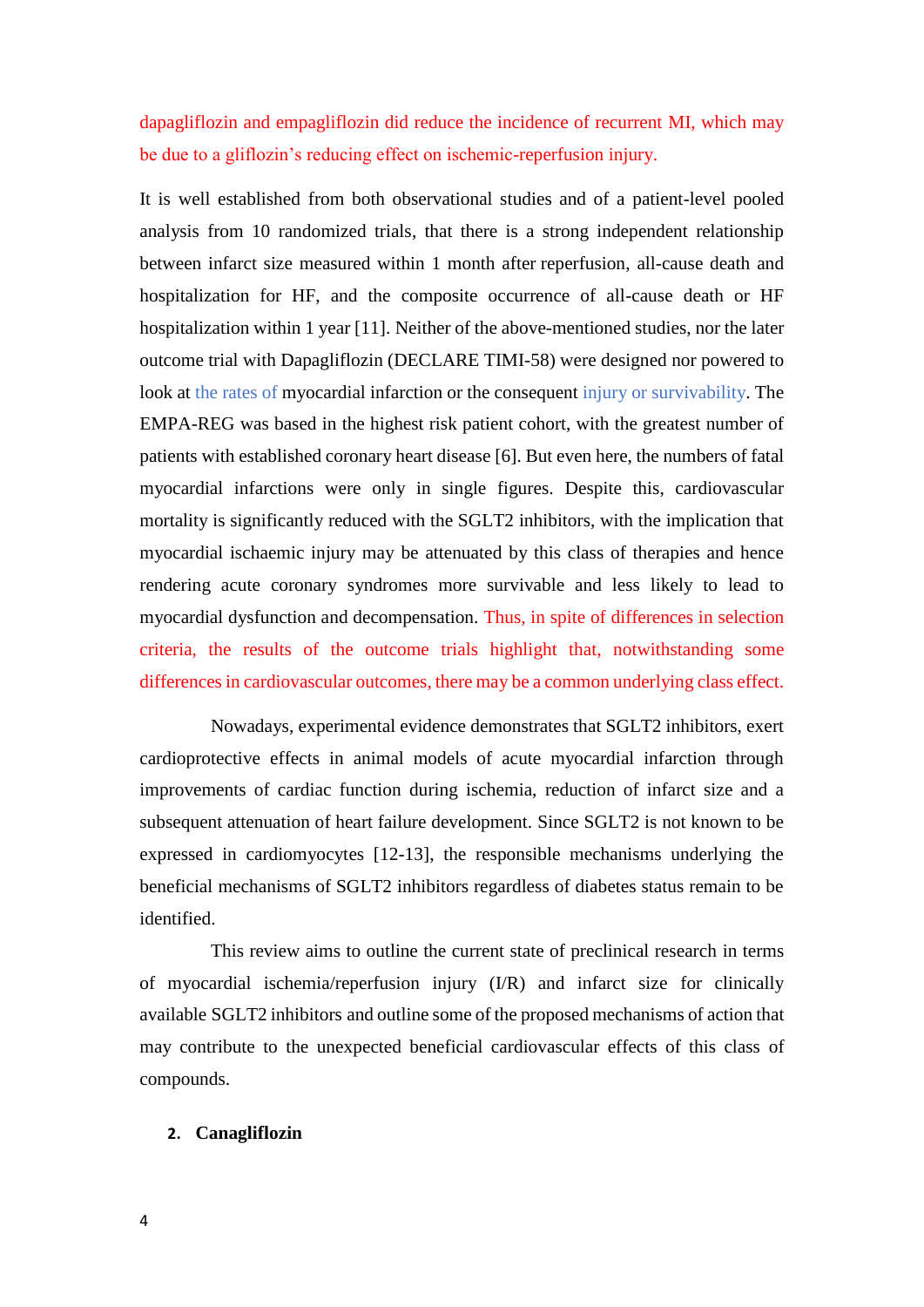While Canagliflozin is a C-glycosyl based compound like all other SGLT2 inhibitors, it differs from the majority of clinically available gliflozins in having a far lower selectivity towards SGLT2 over SGLT1. It is one of the least selective SGLT2 inhibitor currently clinically available, with an SGLT2:SGLT1 selectivity of only 155- 263 fold compared to Empagliflozin which is 2677-fold more selective to SGLT2 than SGLT1 [14]. Only sotagliflozin is less SGLT2 selective. Despite the lack of specificity, there appear to be remarkable similarities in Canagliflozin's ability to ameliorate I/R injury in animal models to other SGLT2 inhibitors that have thus far been studied. Chronic administration of Canagliflozin over a period of 4 weeks to either diabetic fatty or non-diabetic lean Zucker rats led to the significant reduction of myocardial infarction when the hearts were isolated and perfused ex-vivo and subjected to 35 minutes of left anterior artery occlusion prior to reperfusion for two hours [15]. While Canagliflozin led to a significant and predicted reduction in circulating glucose in the diabetic animals, there was no change in circulating glucose in the non-diabetic animals, despite marked glycosuria in both groups treated with Canagliflozin [15]. Notwithstanding the differences in circulating glucose response in diabetic and non-diabetic animals, the hearts isolated from both groups of animals had a similar reduction of infarct size compared to their vehicle-fed brethren, attenuating infarct size by 51% and 46% in nondiabetic and diabetic rats respectively [15]. Therefore, it would seem that the infarctsparing mechanism of these SGLT2 inhibitors appear to have little to do with their ability to lower glucose directly.

Myocardium expresses little SGLT2 but is known to express SGLT1 [16]. The relative lack of selectivity of Canagliflozin towards SGLT2 could therefore be a potential explanation for the infarct size reduction in heart through SGLT1 inhibition. It has been shown that cardiomyocyte-specific knockdown of SGLT1 reduced infarct size, both in in vivo and ex vivo heart models [17] (although the role of SGLT1 is not fully understood since it has been shown that SGLT1 inhibition in a model of obesity seems to exacerbate the infarction [PMID: 31262297]). However, administration of Canagliflozin directly to isolated hearts failed to result in attenuation of myocardial infarction [15], an observation found to be common to ex-vivo administration of Empagliflozin (see the part on Empagliflozin in this review). Thus direct administration of SGLT2 inhibitors to isolated hearts do not protect against injurious ischaemia [18, 19]. These data reveal that while Canagliflozin is highly effective in mitigating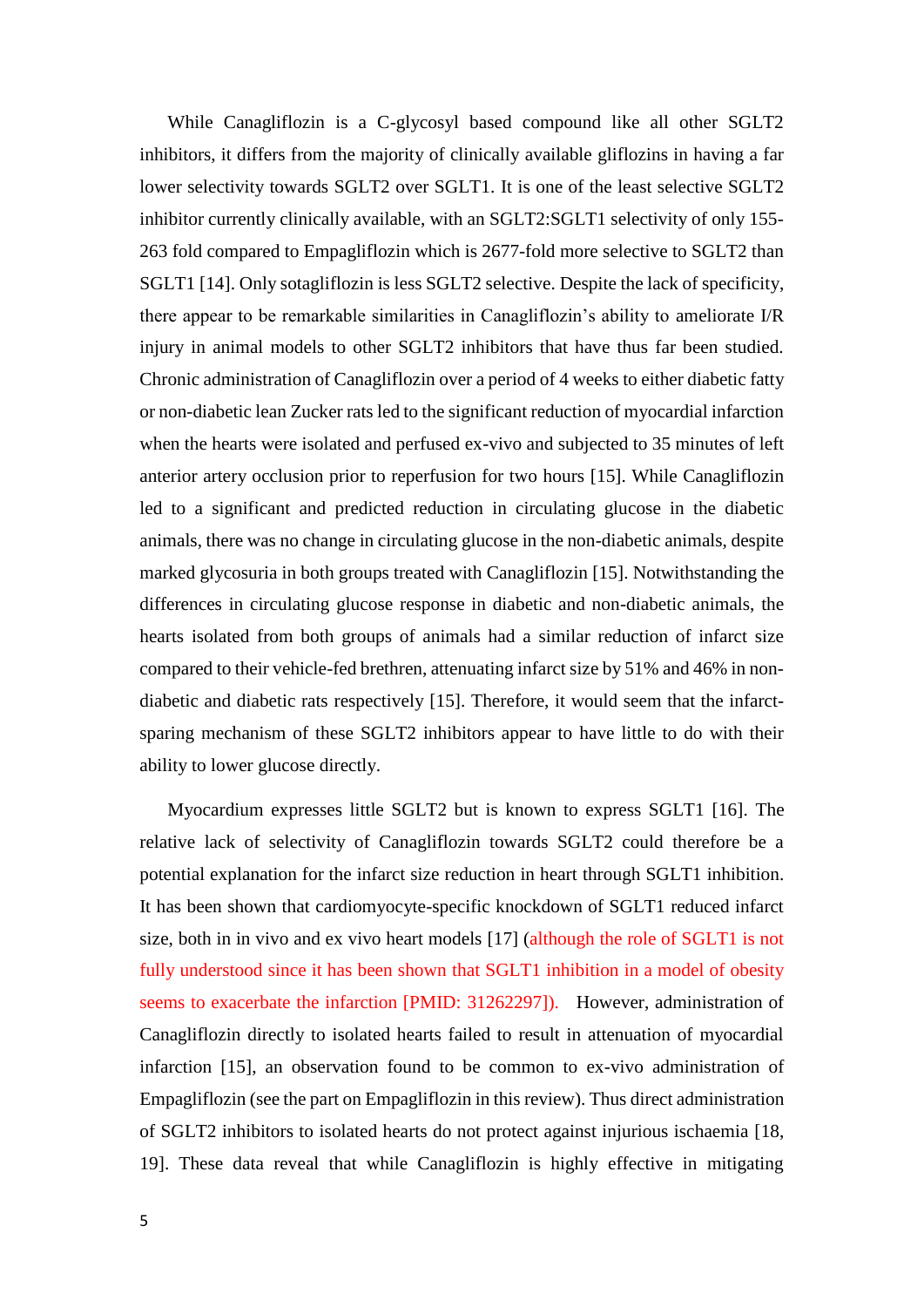myocardial injury from I/R injury, this protection is not through direct SGLT2 or SGLT1 inhibition in the myocardium itself. The protection can only be instigated when the drug is administered to the whole animal, and that this protection is retained within the heart even when the heart is isolated prior to being subjected to injurious ischaemia.

In recent studies, Canagliflozin has been demonstrated to attenuate myocardial infarct size acutely. While administration of Canagliflozin to isolated, ex-vivo heart during I/R fails to attenuate myocardial infarction [15], Canagliflozin administrated invivo, administered either hours before [20] or indeed even during injurious ischaemia [21], significantly attenuates myocardial injury. The amelioration of myocardial injury appears not be to be through favorable shifts in metabolism, as has previously been suggested in the "Thrifty Substrate Hypothesis" [22]; protection can be elicited in hearts from pre-treated animals in whom ex-vivo perfusion provides only glucose as an energy substrate, and moreover, in a swine-based model of I/R injury, there are minimal measurable changes in ketosis or alteration in energy substrate uptake (glucose, lactate, ketones, or free fatty acid) observed [20]. Nor does diuresis seem to be an explanation, as myocardial pre-load appears unaltered in vivo [20]. In line with other SGLT2 inhibitors, Canagliflozin can be shown to be anti-inflammatory in a variety of models, to attenuate murine atherosclerosis (PMID: 30049285) and interleukin (IL)-1, IL-6, or tumor necrosis factor-α (TNF-α) release from immune cells in response to lipopolysaccharide (PMID: 29551587). From these data, one might expect a lower progression of coronary atheroma and a lower re-infarction rate (but has not yet been shown with canagliflozin), and perhaps an attenuation of progression of heart failure following acute coronary injury. How much acute inflammation contributes to acute myocardial infarction is not yet clear, and certainly warrants further investigation. Two other plausible mechanisms of action would therefore be sodium/ hydrogen exchange (NHE) inhibition (that Canagliflozin has been demonstrated to inhibit) [23], or through kinase signaling [21]. Importantly, Canagliflozin has been shown to acutely preserve cardiac contractile function and efficiency during regional myocardial ischemia in the in vivo pig [20], for which NHE inhibition is a possible candidate mechanism. NHE inhibition is discussed further in other sections of this review. Of note, the effects of Canagliflozin on the kinase signaling can just be an indirect effect because they were measured 2 h after reperfusion only.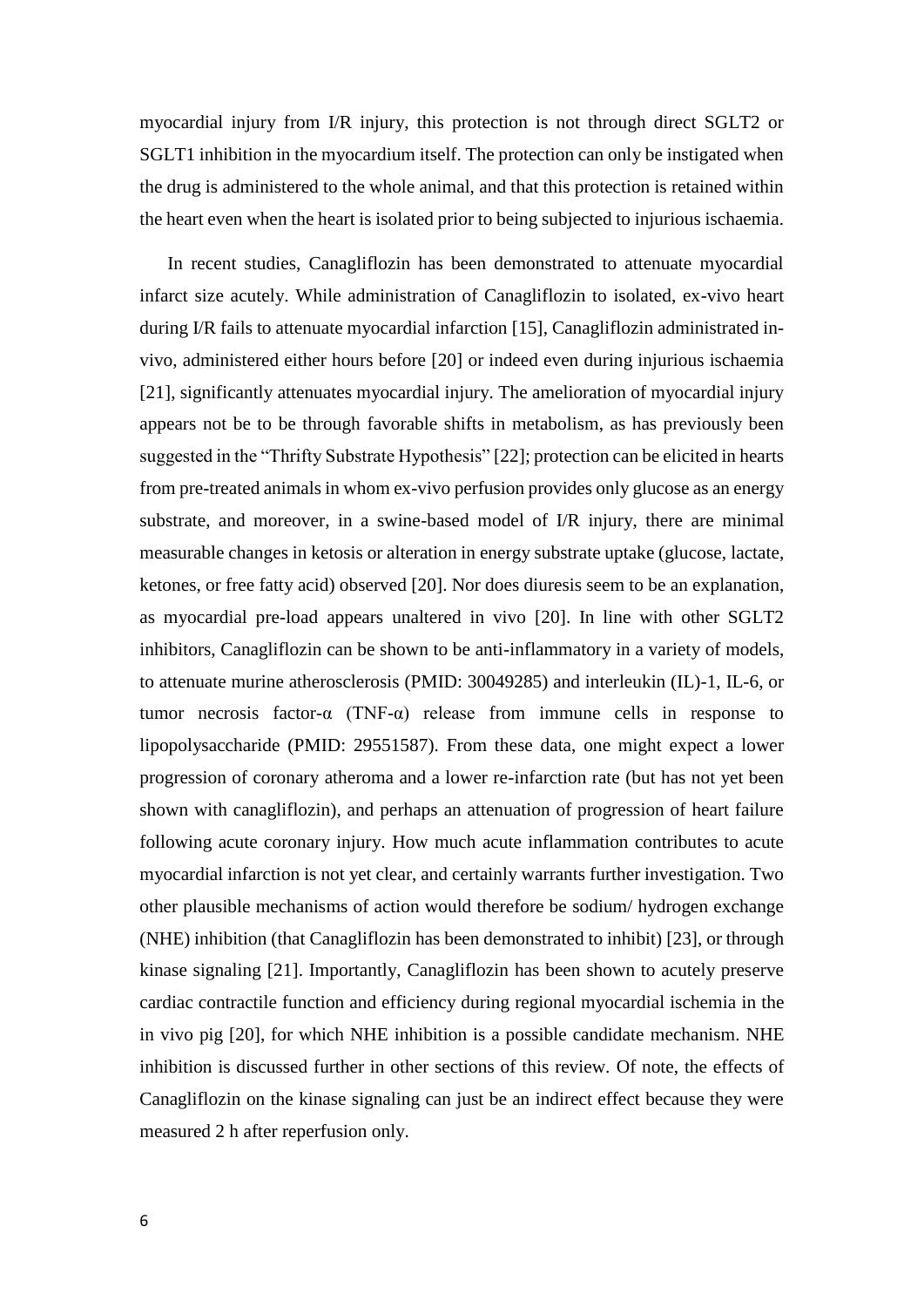Canagliflozin has been shown to increase phosphorylation of adenosine monophosphate-activated protein kinase (AMPK) Threonine 172 [21] in non-diabetic rat myocardium. Whether activation of AMPK is through adenosine phosphate or through alternate upstream signaling through canonical serine/threonine kinases, liver kinase B1 (LBK1) and  $Ca^{2+}/c$ almodulin-dependent protein kinase (CAMK) [24] is not clear, but Canagliflozin at clinically relevant concentrations have been demonstrated to directly phosphorylate Thr172 in a number of cell models [25-26]. Downstream, phosphorylation of endothelial nitric oxide synthase (eNOS) and protein kinase B (Akt) is also seen [21], but only following injurious ischaemia, and these signaling events are associated with attenuation of apoptotic markers [bcl-2-like protein 4 (Bax)/ B-cell lymphoma 2 (Bcl-2) ratio] [21]. Given that Akt/eNOS signaling events are critical to other canonical cardioprotective interventions such as ischaemic conditioning, Akt-cell survival signaling appears momentarily to be a secondary potential candidate pathway to cardioprotection by Canagliflozin. Primary direct targets of Canagliflozin are AMPK and NHE/Na<sup>+</sup> lowering, both of which can independently reduce infarct size [27-28]. However, much work still has to be performed to elucidate the cellular signalling pathways through which Canaglifozin reduces cardiac infarct size.

#### **3. Dapagliflozin**

Dapagliflozin, regarding SGLT2 inhibition, is the second most potent agent, after ertugliflozin, whereas Dapagliflozin and Empagliflozin are much weaker SGLT1 inhibitors compared with Canagliflozin [29]. Recent studies have shown that Dapagliflozin prevented the progression of LV concentric hypertrophy in the heart failure preserved ejection fraction (HFpEF) pig model by mitigating sympathetic nerve tone and the inflammatory response in the aorta, leading to reactivation of the NOcyclic guanosine monophosphate (cGMP) - Protein Kinase G (PKG) pathway [30]. Dapagliflozin administration had a cardioprotective effect by improving cardiac systolic function, inhibiting myocardial fibrosis and cardiomyocyte apoptosis in a transverse aortic constriction (TAC) mouse model [31], reduced atherosclerosis in Ldlr-  $\pm$  type 1 diabetic mice [32], attenuated the activation of the inflammasome, fibrosis, and deterioration of left ventricular ejection fraction (LVEF) in Type 2 diabetic (BTBR ob/ob) mice [33], and successfully prevented the development of hypertrophic cardiomyopathy in a model of T2D (lipodystrophic *Bscl2<sup>-/-</sup>* (seipin knockout [SKO])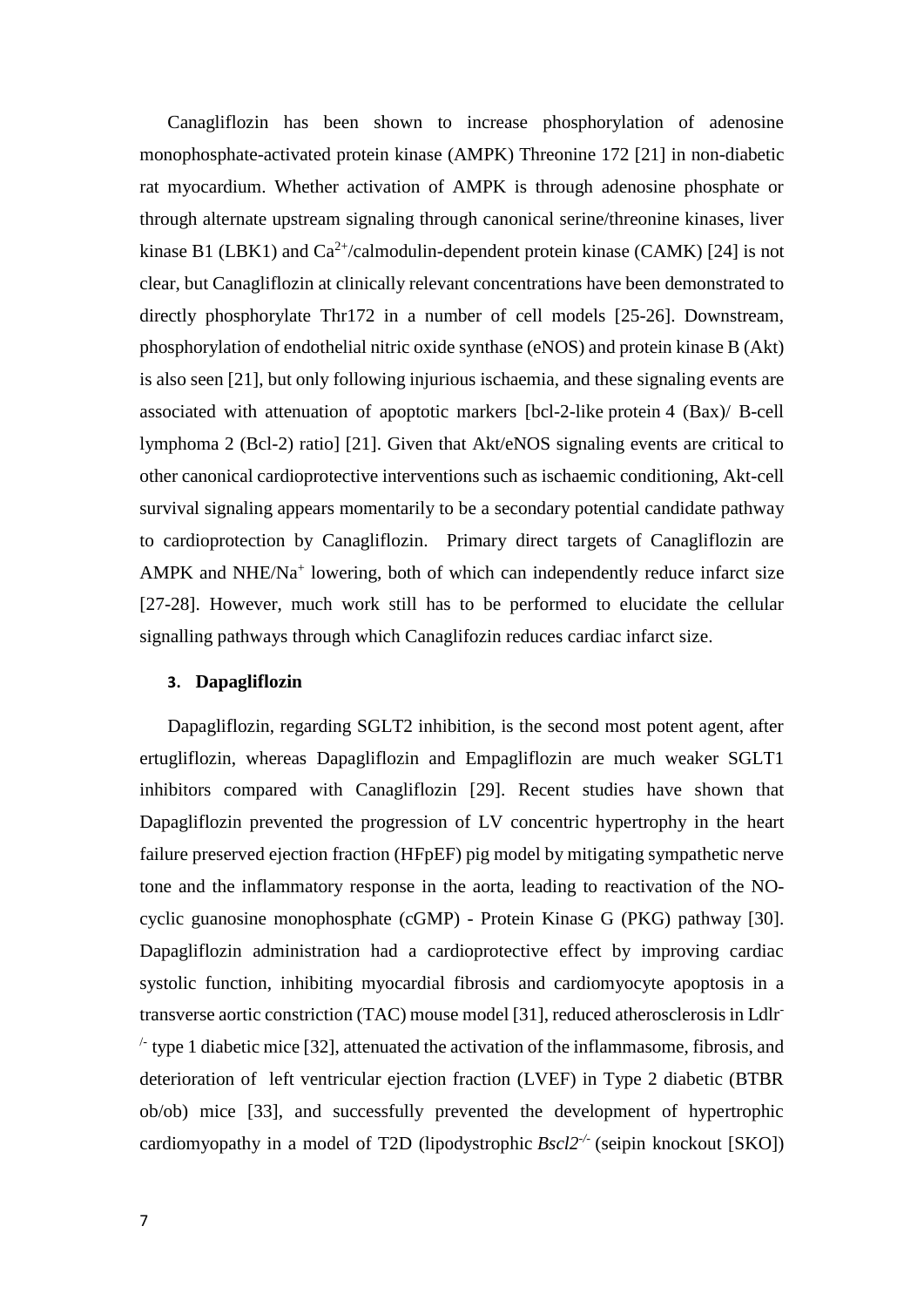mice) [34]. However, limited studies have been performed so far to access the effects of Dapagliflozin in myocardial I/R injury.

The effects of Dapagliflozin on ventricular myocytes contraction and  $Ca^{2+}$  transport have been investigated in the streptozotocin (STZ) induced diabetic rats and results showed that Dapagliflozin induced alterations in mechanism(s) of  $Ca^{2+}$  transport which may partly underlie the negative inotropic effects of the drug in ventricular myocytes from STZ-treated rats [35]. However, to the best of our knowledge the effects of Dapagliflozin on cardiomyocytes subjected to hypoxia/reoxygenation are lacking.

The therapeutic effects of Dapagliflozin on myocardial infarction and left ventricular (LV) function were investigated only in High Fat Diet (HFD)-induced obese insulin-resistant rats, which represent a pre-diabetic obese insulin-resistant model. After 12 weeks of HFD treatment rats received for 28 days Dapagliflozin 1mg/kg/day and subjected to in vivo myocardial ischemia for 30min followed by reperfusion for 120 min. Dapagliflozin showed a great efficacy in improving low frequency/high frequency (LF/HF) ratio, systolic blood pressure and LV function in comparison to HFD rats and reduced significantly the infarct size [36]. However, because in this study there were also large effects of Dapagliflozin on systemic metabolites (which are not present in the large clinical trials), it cannot be excluded that most of the reported Dapagliflozin-effects are a result of the improved systemic metabolic milieu and are not related to SGLT2 inhibition direct protective effects on the heart.

Dapagliflozin decreased cardiac mitochondrial fission and as it has been reported [37], an inhibition of cardiac mitochondrial fission could result in cardioprotection against myocardial I/R injury. Similarly, Dapagliflozin administered for 2 weeks in a 28-week high-carbohydrate diet-induced metabolic syndrome-rat cohort showed many cardioprotective actions including suppression of prolonged ventricular-repolarization through augmentation of mitochondrial function and oxidative stress followed by improvement of fusion-fission proteins [38]. However, also these in vivo studies cannot be used for elucidation of the clinically-reported cardioprotective effects of Dapagliflozin, because of the large improvements in the systemic metabolic milieu in these preclinical studies.

Direct cardiac effects of Dapagliflozin that have been reported show 1) restoration of AMPK activation during lipopolysaccharide (LPS) treatment in cardiofibroblast [39], 2) lowering of intracellular  $Na^+$  and inhibition of NHE-1 in mouse cardiomyocytes [23], 3) signal transducer and activator of transcription 3 (STAT3) phosphorylation in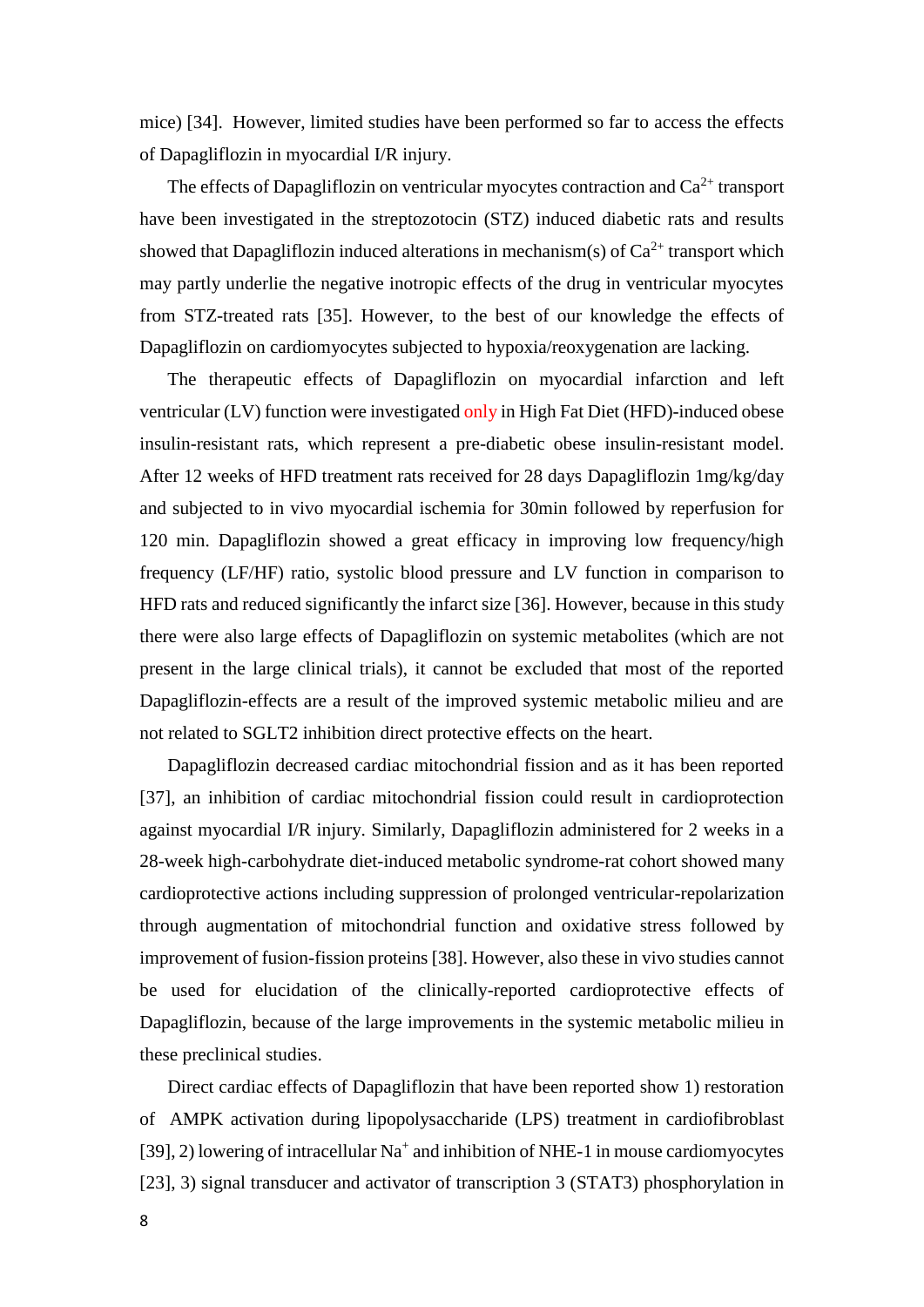isolated rat hearts [40] and lowering of tumor necrosis factor  $\alpha$  (TNF $\alpha$ )-induced reactive oxygen species (ROS) in human coronary arterial endothelial cells [41]. The effect of Dapagliflozin on the attenuation of the upregulation of the cardiac Na<sup>+</sup>/H<sup>+</sup> exchanger (NHE-1) has been investigated in vitro in mouse cardiomyoblasts stimulated with LPS. Dapagliflozin attenuated the increase in NHE-1 mRNA and this effect was dependent on AMPK since the effect of Dapagliflozin was blocked with the presence of AMPK inhibitor [39]. Importantly it has been shown that chronic treatment for 4 weeks with Dapagliflozin reduced ROS-inhibition of STAT3 signaling pathway, which enhanced M2 macrophage activation, resulting in reduced infiltration of myofibroblast and collagen accumulation, identifying a novel antifibrotic role of Dapagliflozin which involves inhibition of myofibroblasts [40]. However, although the above signaling pathways may be responsible mechanisms of the ability of Dapagliflozin to reduce myocardial infarct size, to the best of our knowledge there are no studies investigating the above signaling pathways in the presence of I/R and /or investigating the acute/chronic effects of Dapagliflozin in non-diabetic animals in terms of infarct size reduction.

#### **4. Empagliflozin**

Empagliflozin is a potent and competitive inhibitor of SGLT2 with the highest selectivity compared with the other SGLT2 inhibitors [42]. Recent studies demonstrated the beneficial effects of Empagliflozin on atherosclerosis in ApoE<sup> $-/-$ </sup> mice fed a Western type diet [43], on cardiac injury in prediabetic rats [44], on myocardial microvascular injury in streptozotocin-induced diabetic mice [45], and on cardiac dysfunction and myocardial injury in type 2 diabetes mice [45]. Until now, only few experimental in vitro, ex vivo and in vivo studies have investigated whether Empagliflozin is able to exert cardioprotective effects against acute myocardial I/R injury.

*Effects of empagliflozin on I/R in diabetic status:* The direct effects of Empagliflozin in H9C2 cells and in endothelial cells (ECs) in presence of advanced glycation end products (AGE) to mimic the diabetic milieu [48] subjected to hypoxia/reoxygenation were investigated in concentrations between 100 and 500 nM. i.e. a concentration range that is known to block SGLT2 effectively and selectively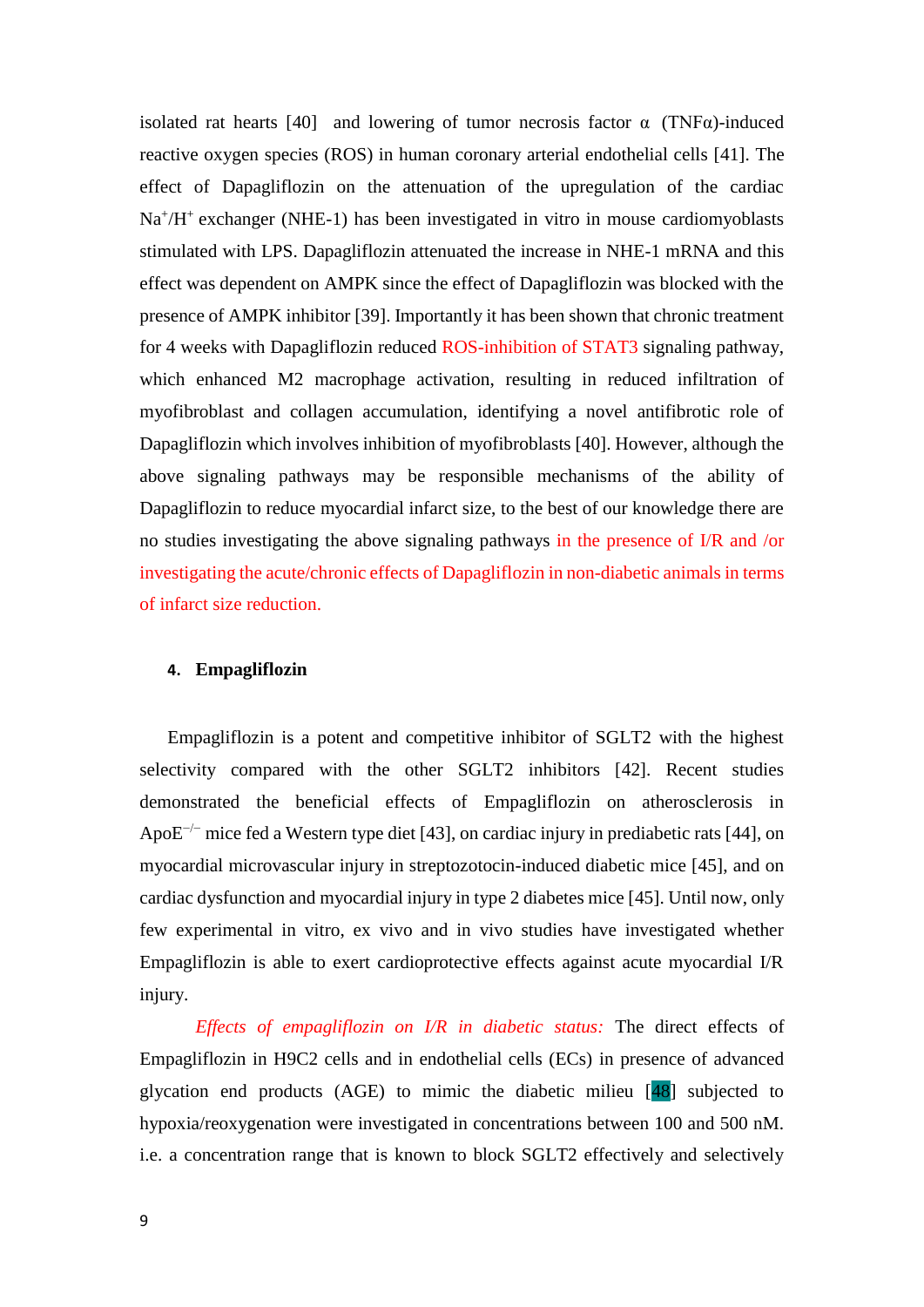without significant inhibition of SGLT1 [47]. Treatment with 500 nM Empagliflozin increased cell viability and ATP content in comparison to the control group. Long term Empagliflozin treatment (6 weeks, 10 mg/kg/day) in mice with type 2 diabetes induced by chronic feeding with Western type diet and subjected to 30 min ischemia followed by 2 hours of reperfusion, reduced myocardial infarct size and improved myocardial function [48].

*Effects of empagliflozin on I/R in non- diabetic status:* The direct effects of Empagliflozin (concentrations between 100 and 500 nM) in H9C2 cells and in endothelial cells (ECs) [48] subjected to hypoxia/reoxygenation showed that treatment with 500 nM Empagliflozin increased cell viability and ATP content in comparison to the control group. It was also shown that Empagliflozin can improve contractility of isolated cardiomyocytes under hypoxic conditions [49]. The ex vivo isolated mouse heart model has been employed to examine potential direct cardiac effects of acute Empagliflozin treatment in the development of contracture during ischaemia and on infarct size after 2 h reperfusion. Although Empagliflozin (1  $\mu$ M) did not protect against I/R injury, it did delay contracture development, and improved cardiac performance during ischaemia [18]. Similar results as far as infarct size is concerned have been obtained in isolated rat hearts, in which Empagliflozin given 10 min prior to the acute myocardial infarction did not reduce infarct size. However, Empagliflozin improved post-ischemic complex I+II respiration compared to the control group and this improvement was similar to ischemic preconditioning group [19]. In a recent report, however, it was suggested that Empagliflozin can acutely reduce infarct size in the isolated mouse hearts [49]. However, in that report the authors had to go to non-clinical high concentrations of Empagliflozin  $(2.5 \mu M)$ , whereas in their prior cellular studies  $0.5$   $\mu$ M was enough to activate AMPK and improve contractility in hypoxic cardiomyocytes. It is likely that with this more physiological concentration of Empagliflozin (0.5  $\mu$ M) no protection was observed in the isolated mouse hearts.

The in vivo effects of Empagliflozin treatment have been investigated in nondiabetic male rats undergoing permanent coronary artery ligation to induce myocardial infarction, or sham surgery. Empagliflozin was administered through the chow (average daily intake of 30mg/kg/day), starting before surgery (EMPA-early) or 2 weeks after surgery (EMPA-late). Short-term Empagliflozin administration before AMI and longterm administration after AMI did not change infarct size, but favorably affected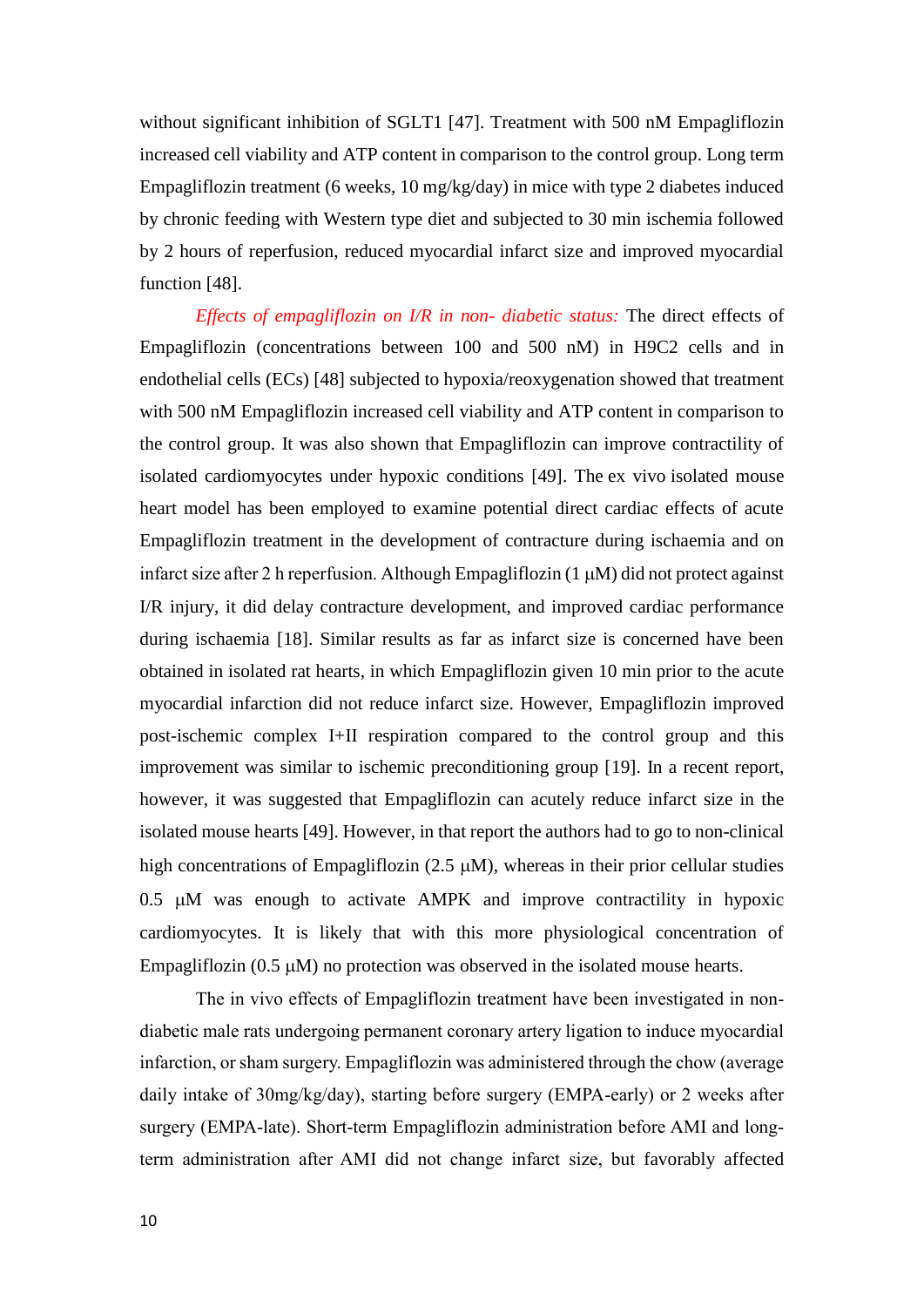cardiac function and remodeling in non-diabetic rats with LV-dysfunction after AMI [50]. The absent reduction of infarct size may not be surprising because the model of permanent occlusion does not allow reperfusion such that the whole area at risk will get infarcted leaving the potential for salvage minimal.

A recent report demonstrated that 3 days of Empagliflozin pretreatment also reduced infarct size in the in vivo healthy mice, with protection lost when Compound C, an inhibitor of AMPK activation, was present [49]. However, we must mention that another vivo study showed that Empagliflozin did not phosphorylate AMPK, specifying that its cardioprotective effects are independent of AMPK activation [48]. Therefore, further studies are required in order to clarify the role of AMPK activation in Empagliflozin's cardioprotective properties.

Direct cardiac effects of Empagliflozin that have been reported are 1) reduction in intracellular Na<sup>+</sup> and Ca<sup>2+</sup> in isolated cardiomyocytes from rabbits and mice [23, 51], 2) inhibition of NHE-1 in isolated cardiomyocytes of rabbit and mice [23, 51], 3) increases in mitochondrial  $Ca^{2+}$  in isolated rat cardiomyocytes [51], 4) increased STAT3 phosphorylation in in vivo mouse hearts at early reperfusion [48], 5) increased AMPK phosphorylation and peroxisome proliferator-activated receptor-γ coactivator (PGC-1 $\alpha$ ) in isolated mouse cardiomyocytes [49], 6) increased phosphorylation levels of myofilament regulatory proteins and reduced diastolic dysfunction in isolated human and rat cardiomyocytes [52], 7) increased glucose transporter 1 (GLUT1) and glucose uptake in human and mouse cardiomyocytes [53], 8) decreased Ca<sup>2+</sup>/calmodulin-dependent protein kinase II (CaMKII) activity and intracellular Na<sup>+</sup> in healthy and failing cardiomyocytes of mice and human [54], 9) decreased action potential duration, late sodium current and ROS in isolated rat T1DM cardiomyocytes [55], and 10) lowering of  $TNF\alpha$ -induced ROS in human microvascular and coronary arterial endothelial cells [56]. All these studies unquestionable confirm that Empagliflozin has direct cardiac effects, which has been noted for most SGLT2 inhibitors as of yet [57]. In addition, many of the above described direct cardiac effects of Empagliflozin have been related to modulation of cardiac infarct size; increased AMPK activity, decreased CaMKII activity and increased glucose uptake have all independently shown to reduce cardiac infarct size in acute conditions of ischemiareperfusion [58-60].

The effects of Empagliflozin on NHE has been confirmed also for murine cardiomyocytes and in the ex vivo intact heart, in which Empagliflozin exerted direct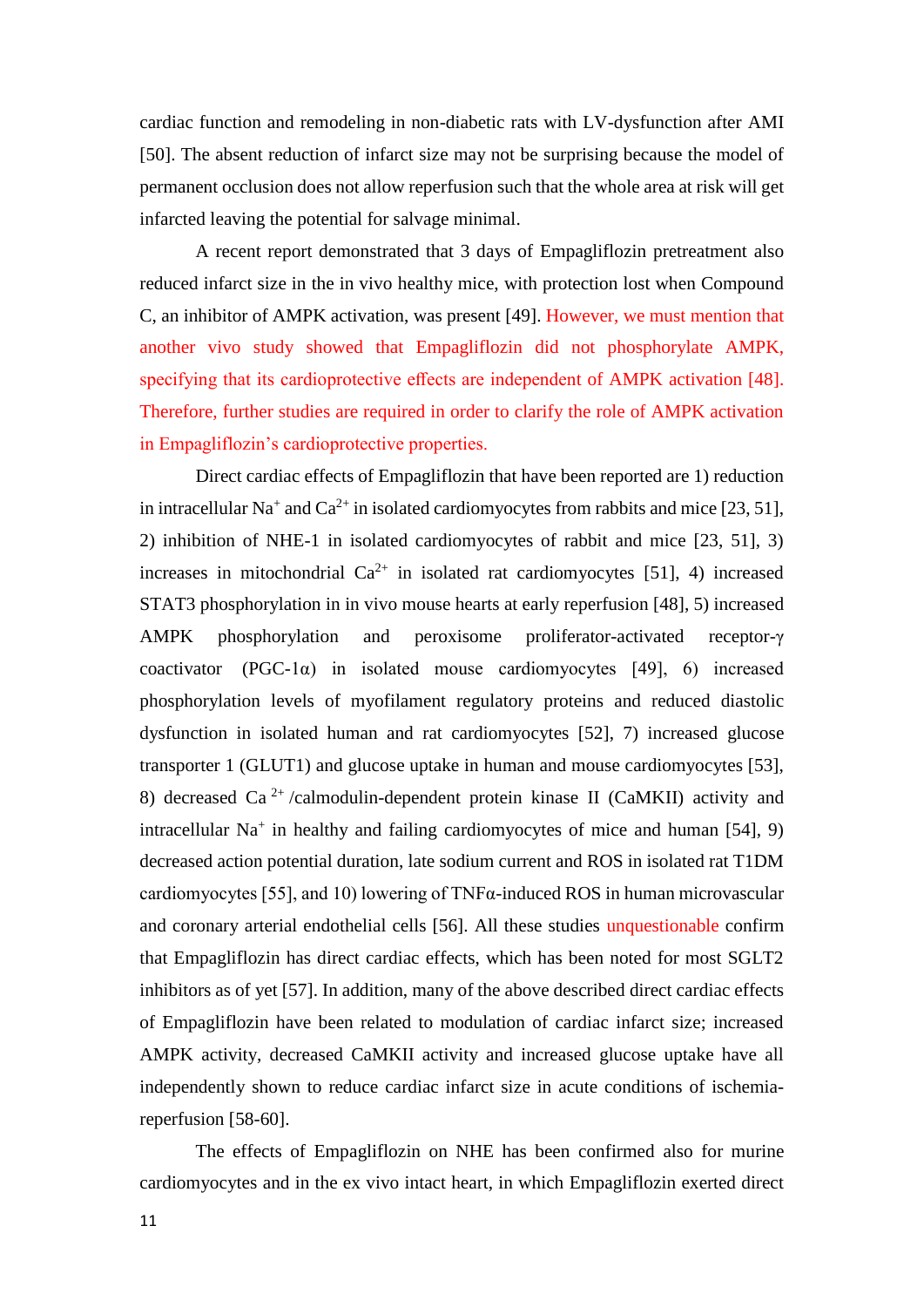cardiac effects by inhibiting NHE during ischaemia, but not during reperfusion [18]. However, although there was a reduction of infarct size following chronic preadministration of the NHE inhibitor, no infarct sparing was found following SGLT2 inhibition by Empagliflozin [18]. NHE inhibition has been shown to be cardioprotective in the context of I/R injury since in animal studies, NHE inhibition is highly effective in reducing myocardial injury [61]. However, although clinical translation showed promise for NHE inhibition in reducing cardiac infarct size in especially cardiac surgery patients with well-defined ischemic episodes (similar as in preclinical studies), there was a non-anticipated high incidence of cerebrovascular events resulting from thromboembolic strokes [62, plus PMID 18355507]. Important to note is that almost all stroke events occurred after halting, not during the 2 day period of NHE-1 inhibition, offering the possibility that it was the halting of treatment, and not the treatment itself, that may have caused coagulation and stroke [PMID 18355507]. It is thereby interesting that also in further reporting on the EMPA-REG Outcome study (PMID 28286035), the non-significant trend for an increased stroke incidence  $(HR=1.18; p=0.26)$  in the empagliflozin group, was largely driven by stroke events that only occurred *after* patient's last drug intake.

I/R injury is characterized by necrosis of myocardial tissue, which is, at least partly, caused by a combination of extensive inflammatory and oxidative stress [\[63,](https://www.ncbi.nlm.nih.gov/pmc/articles/PMC6831864/#bib3) 64]. Cardioprotective agents can reduce myocardial infarct size by antioxidant effects and significant decreases of inflammatory mediators in healthy animals [65] and in animals with endothelial dysfunction [66]. Chronic treatment with Empagliflozin in mice with T2D, showed that the drug increased both the phosphorylation and the expression of cardiac STAT-3 at early reperfusion [48]. STAT-3 is one of the main signaling molecules in the SAFE pathway, which is considered a major mediator of cardioprotection against I/R injury [5, 67]. Chronic treatment with Empagliflozin regulates inflammatory responses and redox signaling in the ischemic myocardium by reducing myocardial interleukin-6 (IL-6) and inducible nitric oxide synthase (iNOS) expressions without affecting eNOS phosphorylation or expression [48]. In a very recent study, Empagliflozin restored NO bioavailability through inhibiting ROS generation without affecting eNOS expression or signaling in human coronary arterial endothelial cells (HCAECs) and human umbilical vein endothelial cells (HUVECs) that were (pre-) incubated with 1  $\mu$ M Empagliflozin and subsequently exposed to 10 ng/ml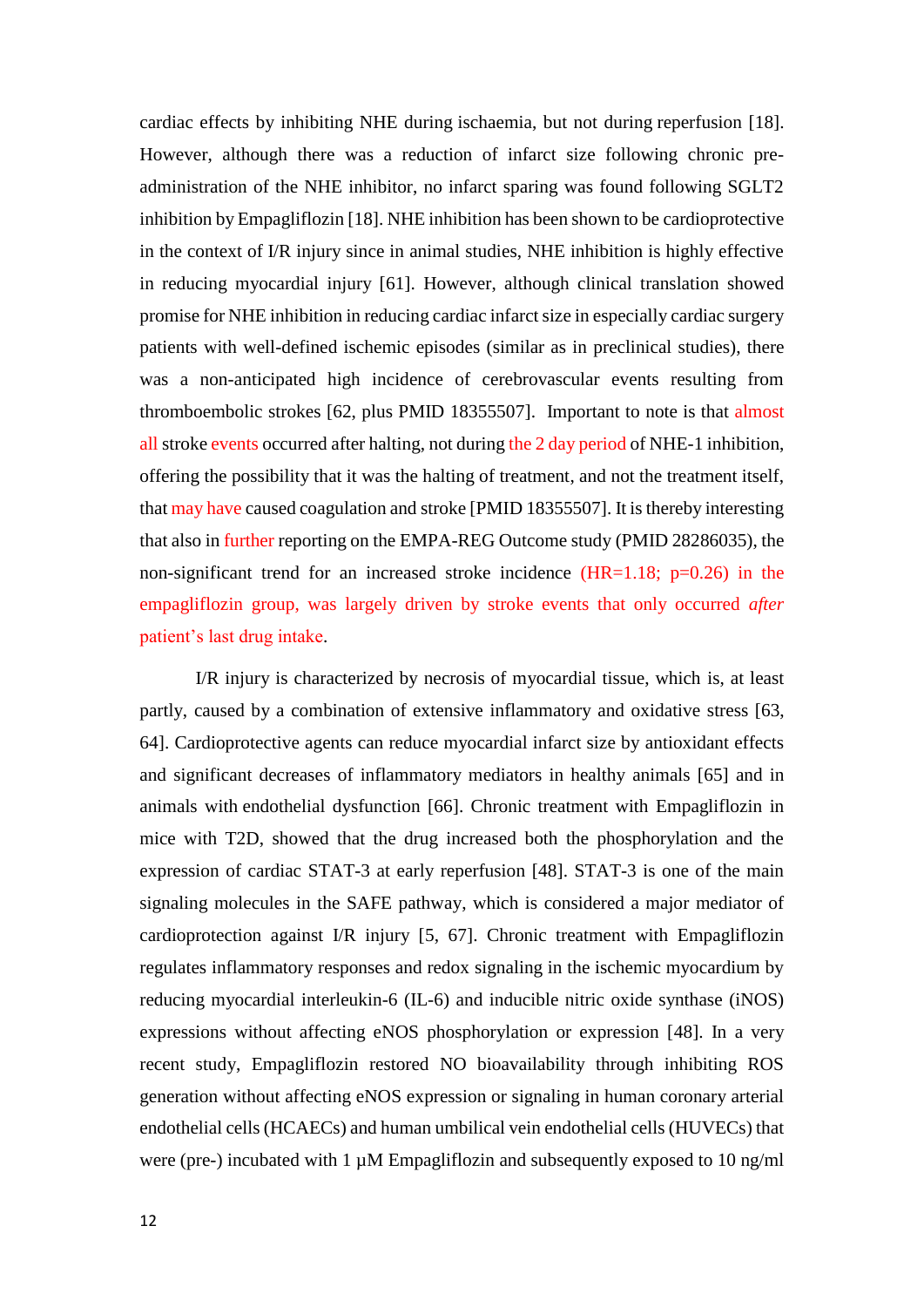TNFα, indicating that Empagliflozin may exert direct cellular antiinflammatory/oxidative stress effects in the endothelium [41]. Another recent study showed that Empagliflozin prevented the excessive reduction in mitochondrial size in hearts from a rat model of T2D after AMI, and that the mechanism involved suppression of ROS and restoration of autophagy [68].

Empagliflozin increases circulating ketone levels and myocardial expression of the ketone body transporter associated with an increase in cardiac ATP production in non-diabetic rats subjected to permanent coronary artery ligation [50]. Although Empagliflozin did not reduce infarct size, which was also probably not possible because there was no reperfusion, the increased circulating ketone levels might be a potential mechanism of its cardioprotective activity on cardiac remodeling. Beyond the role of the effects of ketone bodies in heart failure, they have been also shown to have beneficial properties in the setting of I/R by reducing myocardial infarct size, possibly due to up-regulation of crucial oxidative phosphorylation mediators and reduction of oxidative stress [69-70]. The ketone hypothesis relies on a preferential energy-substrate switch. However, experience from a study of Canagliflozin indicates that the protective effect of SGLT2 is independent of substrate supply making this mechanism less likely as an explanation for the cardioprotection [15].

In summary, it seems that acute administration of Empagliflozin failed to reduce MI size in the isolated mouse/rat heart, however we must mention that to the best of our knowledge there is no in vivo study that has investigated the effects of acute Empagliflozin administration in myocardial infarction. However, Empagliflozin have shown acute functional protective effects, improving cardiac performance during ischaemia [18, 49], just like Dapagliflozin [20]. Chronic Empagliflozin treatment reduced infarct size in a vivo model of T2D [48], however the effects of the drug on healthy myocardium are still pending. The cardioprotective benefits of Empagliflozin may be attributed to systemic as well as direct cardiac effects. Parallel protective mechanisms of Empagliflozin have been proposed: inhibition of NHE, reductions in cytosolic Na<sup>+</sup> and Ca<sup>2+</sup>, activation of STAT3, attenuation of cardiac inflammation, and inhibition of oxidative stress.

#### **5. Conclusions/Future Perspectives**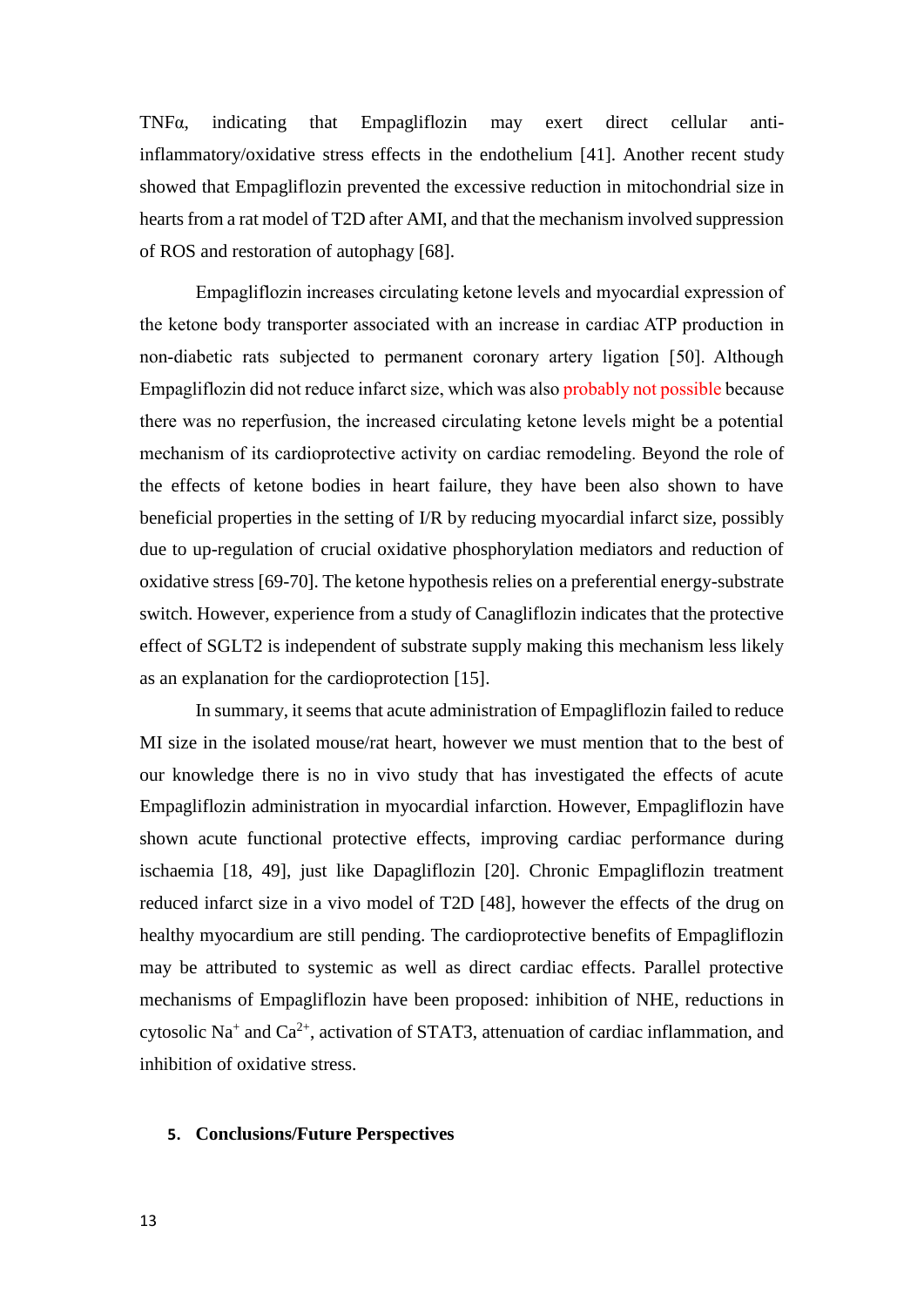In the light of the profound reduction in heart failure hospitalization after treatment with SGLT2 in patients with T2D, preclinical studies have been conducted to reveal the efficacy and the biological pathways by which SGLT2 inhibitors exert cardiac protection. Until now, Canagliflozin and Empagliflozin have been tested preclinically in both diabetic and non-diabetic animals. In animals with diet-induced either obese insulin-resistant or metabolic syndrome, chronic treatment with both Empagliflozin and Dapagliflozin reduced significantly myocardial infarct size. Additionally, the observation that there is an absence of efficacy of acute SGLT2 inhibition by both Canagliflozin and Empagliflozin in isolated hearts may indicate that this is a class effect and that the main mechanism of SGLT2 inhibitors on infarct size does not work through direct modulation of the myocardium but rather via a mediating cardioprotective signal that appears to be dependent on a whole-body system. However, we must point out that in vivo studies investigating the acute effects of Empagliflozin and Dapagliflozin on infarct size development are lacking. In contrast, SGLT2 inhibitors are able to directly and acutely affect cardiac function during the ischemic episode, both in the in vivo and ex vivo condition.

As far as the mechanisms of action on infarct size reductions are concerned, it seems that NHE inhibition is unlikely because SGLT2 inhibitors that have acute NHE inhibitory capacities mostly do not offer acute protection. AMPK seems also unlikely, because Empagliflozin activates AMPK within minutes, whereas Empagliflozin in most studies does not provide acute protection. Another common signaling molecule that has been shown to be activated in the myocardium by both Empagliflozin and Dapagliflozin is STAT3. It will be interesting to examine whether the time course of STAT3 activation can explain the time course of SGLT2 inhibitors effects on infarct size. In contrast, the direct beneficial effects of SGLT2 inhibitors on cardiac function during ischemia may well be explained by NHE-1 inhibition and/or AMPK activation. Parallel protective mechanisms of SGLT2 inhibitors have been proposed such as reductions in cardiac calcium and sodium, attenuation of cardiac inflammation, and inhibition of oxidative stress improving cardiac structure and function, which also seems a common mechanism until now for the SGLT2is. Many of these pathways are likely to be intertwined and thus dependent on each other. For example, reductions in cytosolic sodium will result in lowering of cytosolic calcium, which may then attenuate NLRP3 inflammasome activation, resulting in reductions in inflammatory cytokines and thus oxidative stress and I/R injury. Additionally, increases in mitochondrial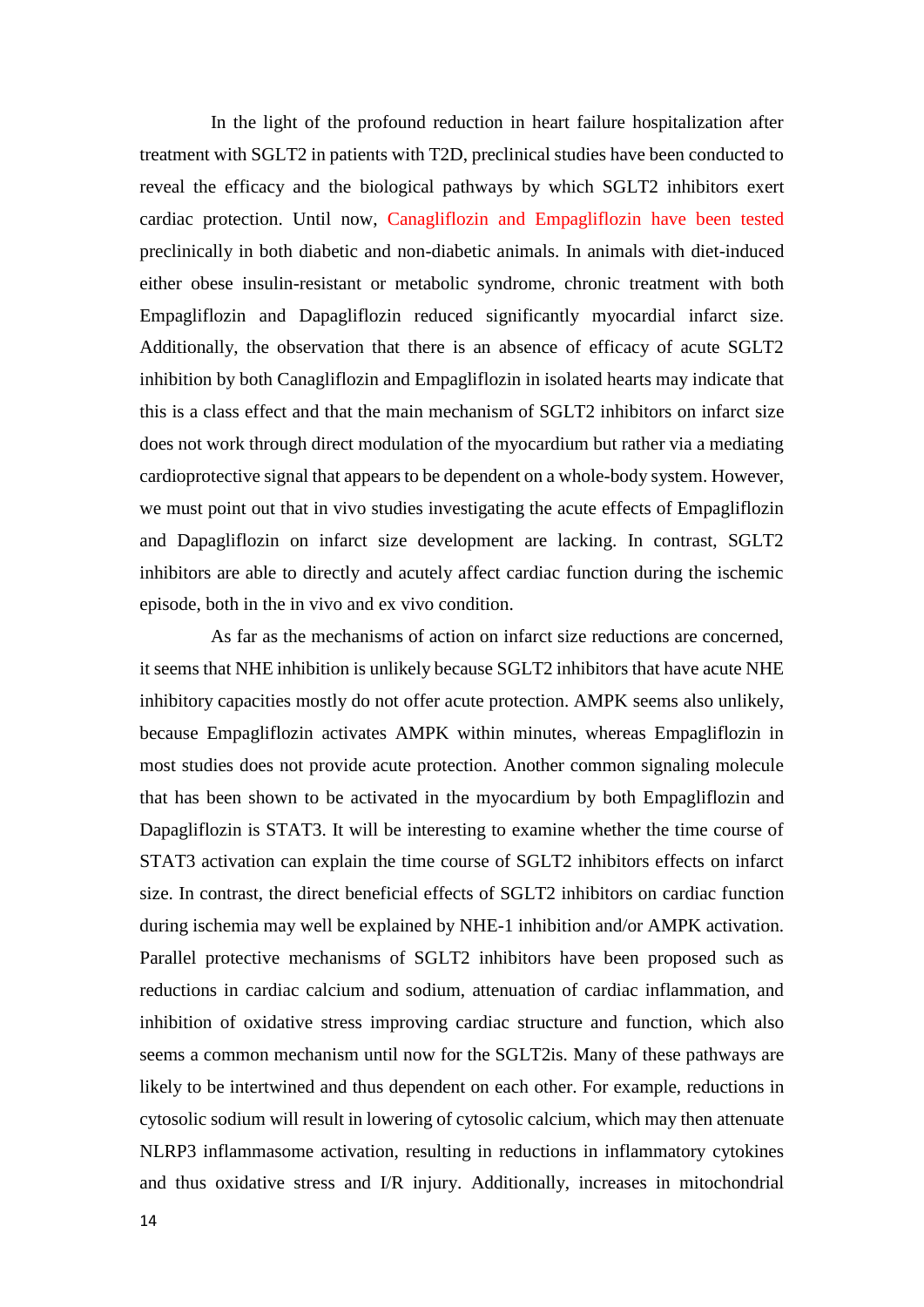calcium may improve mitochondrial defense against oxidative stress (activating mitochondrial glutathione/theoredoxin redox enzymes), reducing mitochondrial dysfunction and NLRP3 inflammasome activation and inflammation. However, so far, the in depth understanding of the effects observed in the clinic is not forthcoming since the mechanisms of infarct size reduction and the prevention of heart failure are still under investigation.

Until now there is a variety of experimental approaches and models for the investigation of the effects of SGLT2 inhibitors, therefore is difficult to draw conclusions about the robustness of the preclinical data. Especially for the ischemia/reperfusion experiments there is a variety of experimental conditions until now, for example the use of permanent ischemia to access infarct size reduction, and this is a main shortcoming for the investigation of the role of SGLT2is in I/R. Therefore, better experimental design to identify robust and reproducible strategies of cardioprotection must be developed and the pre-clinical studies should follow the practical guidelines to ensure rigor and reproducibility in preclinical studies on cardioprotection [PMID: Basic Research in Cardiology (2018) 113:39]. Additionally, studies should focus on the cell types target of SGLT2is and administration of non-clinically relevant concentrations of the drugs should be avoided in the preclinical experiments.

Since the bench to bedside approach in the field of cardioprotection has been inadequate, a bedside to bench approach could be a preferable alternate to be implemented for the patient benefit. Another example of bench to bedside approach for antidiabetic agents is the one of glycagon-like-peptide-1 agonists (GLP1-RA). Experimental and small clinical studies have highlighted that GLP1-RA as a class reduce risk of atherosclerotic vascular disease and reduce significantly myocardial infarction in small animal models. Although the mechanisms are not fully defined it has been proposed that activation of the GLP receptor, PKA and RISK pathways, and eNOS phosphorylation are among the main mechanism of infarct size reduction by this class of drugs. (Our review in BJP). It would be of significant interest to investigate if the both classes of drtugs share common cardioprotective mechanisms and if a combination could result in increased efficiency of both strategies.

More research is necessary to delineate the main mechanisms involved in the cardioprotection of SGLT2 inhibitors, which may lead to new treatment targets in patients with cardiovascular risk factors. Additionally, the elucidation of the possible cardioprotective mechanisms of SGLT2 inhibitors on the diabetic and on the non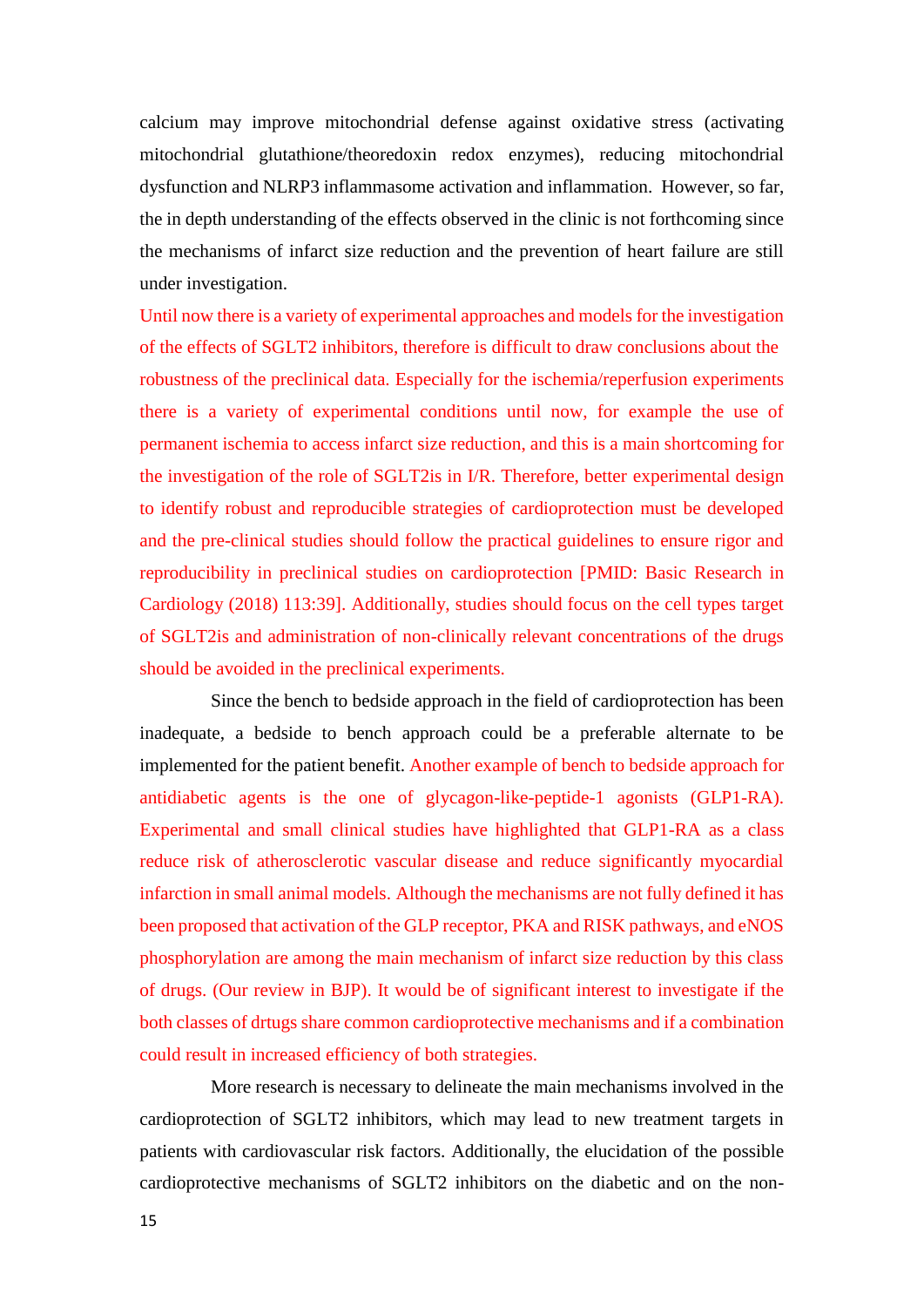diabetic myocardium increase the likelihood of success in terms of translating cardioprotection into the clinical setting for patient benefit.

## **6. Acknowledgments**

This work has been supported by the EU-CARDIOPROTECTION COST-Action

(CA16225).

### **Declaration of Interests**

The authors have no declarations of interests to disclose.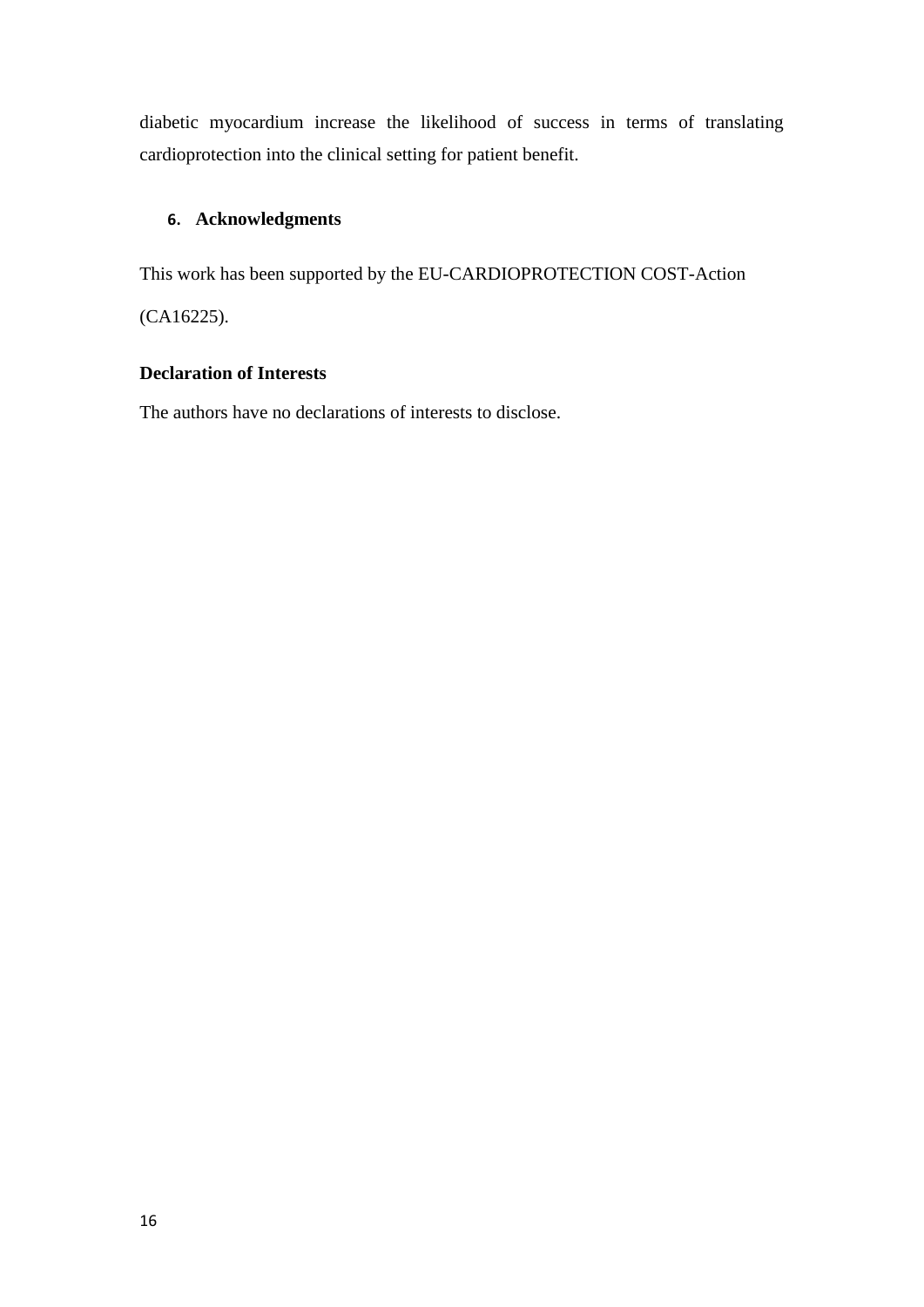#### **References**

[1] M. Schmidt, J.B. Jacobsen, T.L. Lash, H.E. Botker, H.T. Sorensen, 25 year trends in first time hospitalisation for acute myocardial infarction, subsequent short and long term mortality, and the prognostic impact of sex and comorbidity: a Danish nationwide cohort study, BMJ 344 (2012) e356.

[2] K. Szummer, L. Wallentin, L. Lindhagen, J. Alfredsson, D. Erlinge, C. Held, S. James, T. Kellerth, B. Lindahl, A. Ravn-Fischer, E. Rydberg, T. Yndigegn, T. Jernberg, Improved outcomes in patients with ST-elevation myocardial infarction during the last 20 years are related to implementation of evidence-based treatments: experiences from the SWEDEHEART registry 1995-2014, Eur. Heart J. 38 (2017) 3056-3065.

[3] J. Chen, A.F. Hsieh, K. Dharmarajan, F.A. Masoudi, H.M. Krumholz, National trends in heart failure hospitalization after acute myocardial infarction for Medicare beneficiaries: 1998-2010, Circulation 128 (2013) 2577-2584.

[4] S.M. Davidson, I. Andreadou, D. Garcia-Dorado, D.J. Hausenloy, Shining the spotlight on cardioprotection: beyond the cardiomyocyte, Cardiovasc. Res. 115 (2019) 1115–1116.

[5] G. Heusch, Molecular Basis of Cardioprotection, Circ. Res. 116 (2015) 674–699.

[6] B. Zinman, C. Wanner, J.M. Lachin, D. Fitchett, E. Bluhmki, S. Hantel, M. Mattheus, T. Devins, O.E. Johansen, H.J. Woerle, U.C. Broedl, S.E. Inzucchi, Empagliflozin, Cardiovascular Outcomes, and Mortality in Type 2 Diabetes, New Engl. J. Med. 373 (2015) 2117–2128.

[7] B.L. Neuen, T. Ohkuma, B. Neal, D.R. Matthews, D. de Zeeuw, K.W. Mahaffey, G. Fulcher, M. Desai, Q. Li, H. Deng, N. Rosenthal, M.J. Jardine, G. Bakris, V. Perkovic, Cardiovascular and Renal Outcomes With Canagliflozin According to Baseline Kidney Function, Circulation 138 (2018) 1537–1550.

[8] S.D. Wiviott, I. Raz, M.P. Bonaca, O. Mosenzon, E.T. Kato, A. Cahn, M.G. Silverman, T.A. Zelniker, J.F. Kuder, S.A. Murphy, D.L. Bhatt, L.A. Leiter, D.K. McGuire, J.P.H. Wilding, C.T. Ruff, I.A.M. Gause Nilsson, M. Fredriksson, P.A. Johansson, A-M. Langkilde, M.S. Sabatine, DECLARE–TIMI 58 Investigators, Dapagliflozin and Cardiovascular Outcomes in Type 2 Diabetes. N. Engl. J. Med. 380 (2019) 347–357.

[9] B. Sinha, S. Ghosal, Meta-analyses of the effects of DPP-4 inhibitors, SGLT2 inhibitors and GLP1 receptor analogues on cardiovascular death,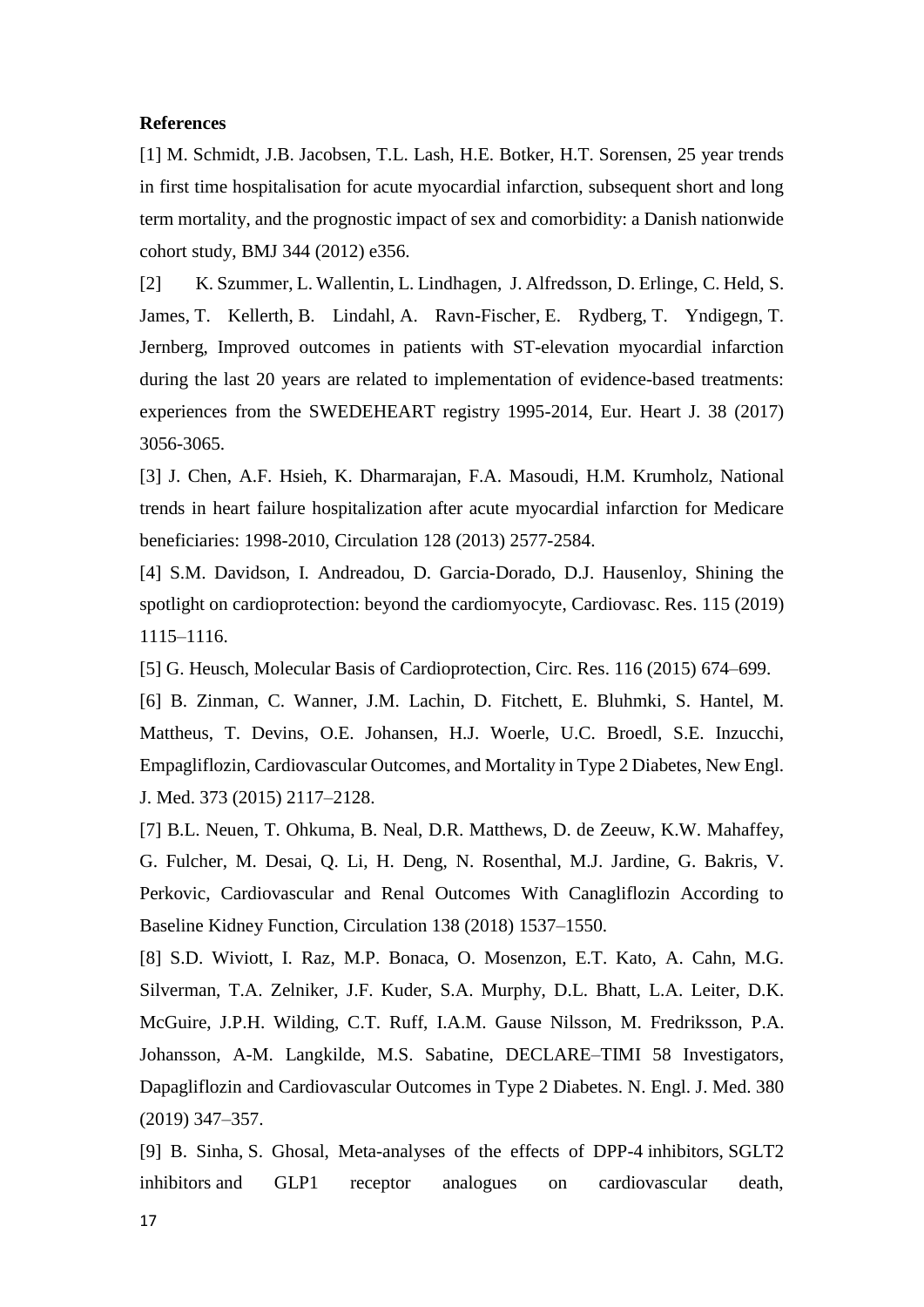myocardial infarction, stroke and hospitalization for heart failure, Diabetes Res. Clin. Pract. 150 (2019) 8-16.

[10] J.J.V. McMurray, S.D. Solomon, S.E. Inzucchi, L. Køber, M.N. Kosiborod, F.A. Martinez, P. Ponikowski, M.S. Sabatine, I.S. Anand, J. Bělohlávek, M. Böhm, C.E. Chiang, V.K. Chopra, R.A. de Boer, A.S. Desai, M. Diez, J. Drozdz, A. Dukát, J. Ge, J.G. Howlett, T. Katova, M. Kitakaze, C.E.A. Ljungman, B. Merkely, J.C. Nicolau, E. O'Meara, M.C. Petrie, P.N. Vinh, M. Schou, S. Tereshchenko, S. Verma, C. Held, D.L. DeMets, K.F. Docherty, P.S. Jhund, O. Bengtsson, M. Sjöstrand, A.M. Langkilde; DAPA-HF Trial Committees and Investigators, Dapagliflozin in Patients with Heart Failure and Reduced Ejection Fraction, New Engl. J. Med. 381 (2019) 1995-2008.

[11] G.W. Stone, H.P. Selker, H. Thiele, M.R. Patel, J.E. Udelson, E.M. Ohman, A. Maehara, I. Eitel, C.B. Granger, P.L. Jenkins, M. Nichols, O. Ben-Yehuda, Relationship Between Infarct Size and Outcomes Following Primary PCI: Patient-Level Analysis From 10 Randomized Trials, J. Am. Coll. Cardiol. 67 (2016) 1674- 1683.

[12] E. Ferrannini, Sodium-Glucose Co-transporters and Their Inhibition: Clinical Physiology, Cell Metab, 26 (2017) 27–38.

[13] A. Van Steenbergen, M. Balteau, A. Ginion, L. Ferté, S. Battault, C.M. Ravenstein, J.L. Balligand, E.P. Daskalopoulos, P. Gilon, F. Despa, S. Despa, J.L. Vanoverschelde, S. Horman, H. Koepsell, G. Berry, L. Hue, L. Bertrand, C. Beauloye, Sodium-myoinositol cotransporter-1, SMIT1, mediates the production of reactive oxygen species induced by hyperglycemia in the heart, Sci, Rep, 7 (2017) 41166.

[14] J.L. Faillie, Pharmacological aspects of the safety of gliflozins, Pharmacol. Res. 118 (2017) 71-81.

[15] V.G. Lim, R.M. Bell, S. Arjun, M. Kolatsi-Joannou, D.A. Long, D.M. Yellon, SGLT2 Inhibitor, Canagliflozin, Attenuates Myocardial Infarction in the Diabetic and Nondiabetic Heart. JACC Basic Transl. Sci. 4 (2019) 15-26.

[16] J. Chen, S. Williams, S. Ho, H. Loraine, D. Hagan, J.M. Whaley, J.N. Feder, Quantitative PCR tissue expression profiling of the human SGLT2 gene and related family members, Diabetes Ther. 1 (2010) 57-92.

[17] Z .Li, V. Agrawal, M. Ramratnam, R.K. Sharma, S. D'Auria, A. Sincoular, M. Jakubiak, M.L. Music, W.J. Kutschke, X.N. Huang, L. Gifford, F. Ahmad, Cardiac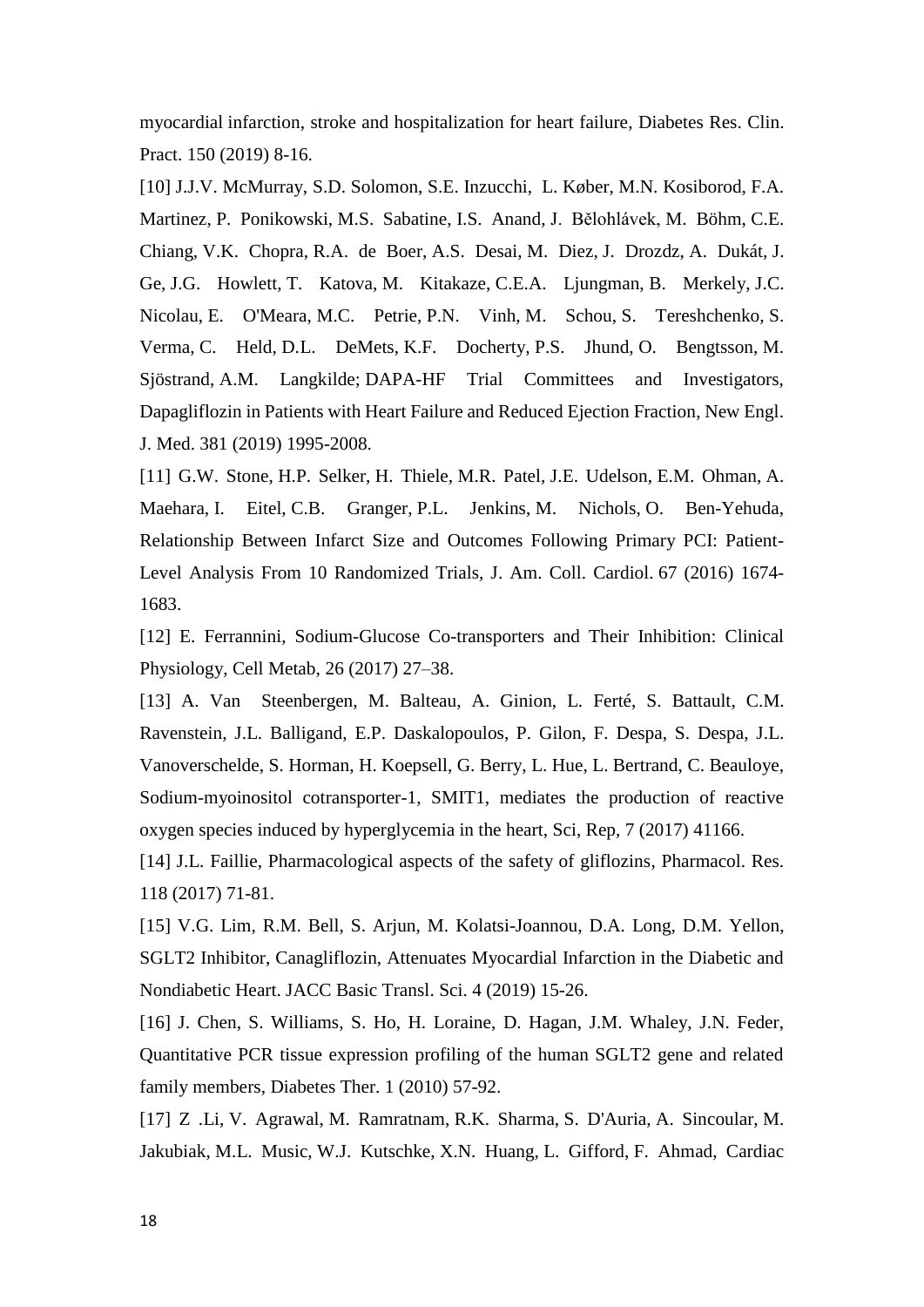sodium-dependent glucose co transporter 1 is a novel mediator of ischaemia/reperfusion injury. Cardiovasc. Res. 115 (2019) 1646-1658.

[18] L. Uthman, R. Nederlof, O. Eerbeek, A. Baartscheer, C. Schumacher, N. Buchholtz, M.W. Hollmann, R. Coronel, N.C. Weber, C.J. Zuurbier, Delayed ischaemic contracture onset by empagliflozin associates with NHE1 inhibition and is dependent on insulin in isolated mouse hearts, Cardiovasc. Res. 115 (2019) 1533-1545. [19] N.R. Jespersen, T.R. Lassen, M.V. Hjortbak, N.B. Stottrup, H.E. Botker, Sodium Glucose Transporter 2 (SGLT2) Inhibition does not Protect the Myocardium from Acute Ischemic Reperfusion Injury but Modulates Post- Ischemic Mitochondrial Function, Cardiovasc. Pharmacol. Open Access 06 (2017) 2-4.

[20] H.E. Baker, A.M. Kiel, S.T. Luebbe, B.R. Simon, C.C. Earl, A. Regmi, W.C. Roell, K.J. Mather, J.D. Tune, A.G. Goodwill, Inhibition of sodium-glucose cotransporter-2 preserves cardiac function during regional myocardial ischemia independent of alterations in myocardial substrate utilization, Basic Res. Cardiol. 114 (2019).

[21] A.A. Sayour, S. Korkmaz-Icoz, S. Loganathan, M. Ruppert, V.N. Sayour, A. Olah, K. Benke, M. Brune, R. Benko, E.M. Horvath, M. Karck, B. Merkely, T. Radovits, G. Szabo, Acute canagliflozin treatment protects against in vivo myocardial ischemiareperfusion injury in non-diabetic male rats and enhances endothelium-dependent vasorelaxation, Journal of Translat. Med. 17 (2019).

[22] E. Ferrannini, M. Mark, E. Mayoux, CV Protection in the EMPA-REG OUTCOME Trial: A "Thrifty Substrate" Hypothesis, Diabetes Care 39 (2016) 1108- 1114.

[23] L. Uthman, A. Baartscheer, B. Bleijlevens, C.A. Schumacher, J.W.T. Fiolet, A. Koeman, M. Jancev, M.W. Hollmann, N.C. Weber, R. Coronel, C.J. Zuurbier, Class effects of SGLT2 inhibitors in mouse cardiomyocytes and hearts: inhibition of Na(+)/H(+) exchanger, lowering of cytosolic Na(+) and vasodilation, Diabetologia 61 (2018) 722-726.

[24] M.M. Mihaylova, R.J. Shaw, The AMPK signalling pathway coordinates cell growth, autophagy and metabolism, Nat, Cell Biol, 13 (2011) 1016-1023.

[25] S.A. Hawley, R.J. Ford, B.K. Smith, G.J. Gowans, S.J. Mancini, R.D. Pitt, E.A. Day, I.P. Salt, G.R. Steinberg, D.G. Hardie, The Na+/Glucose Cotransporter Inhibitor Canagliflozin Activates AMPK by Inhibiting Mitochondrial Function and Increasing Cellular AMP Levels, Diabetes 65 (2016) 2784-2794.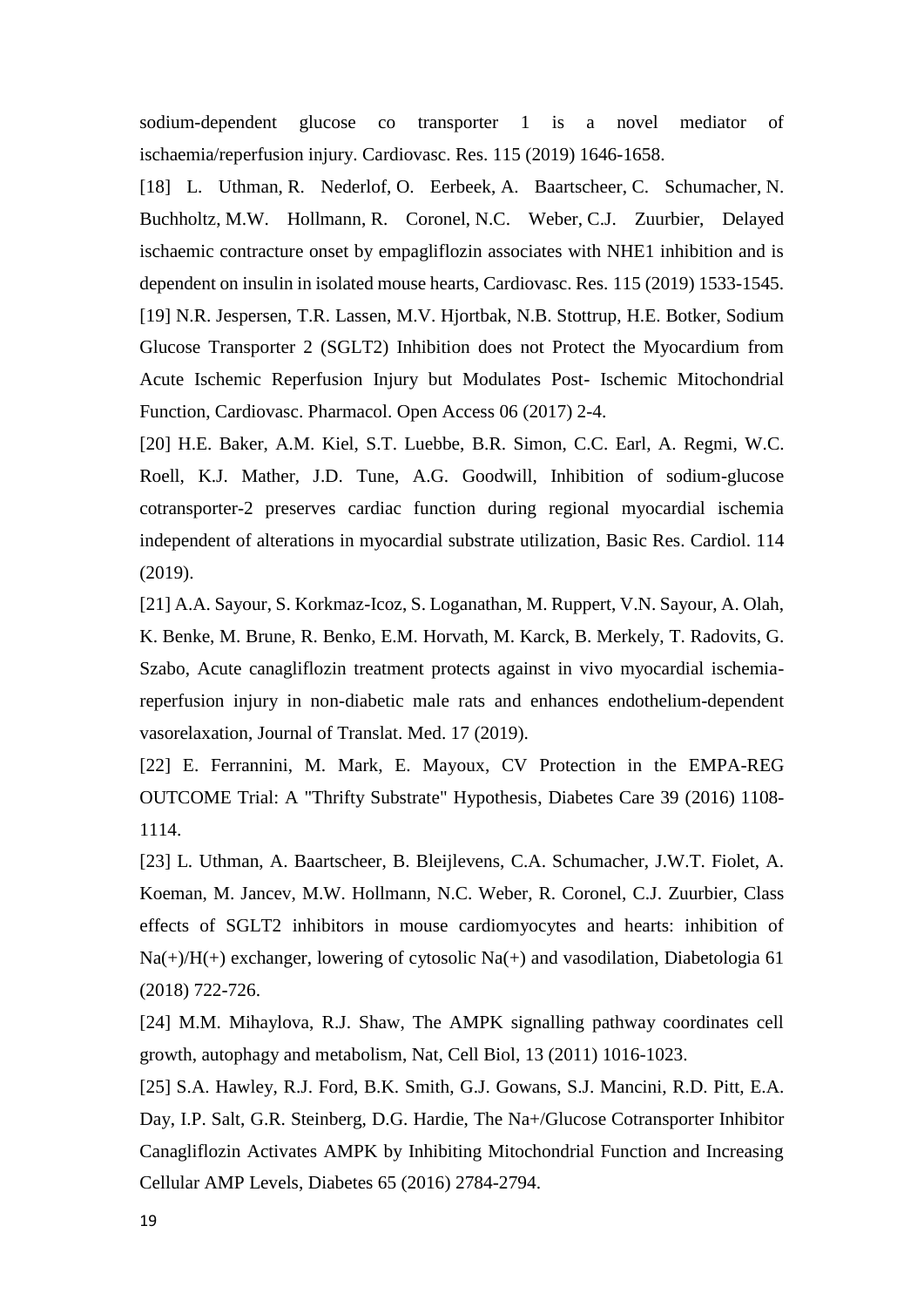[26] S.J. Mancini, D. Boyd, O.J. Katwan, A. Strembitska, T.A. Almabrouk, S. Kennedy, T.M. Palmer, I.P. Salt, Canagliflozin inhibits interleukin-1beta-stimulated cytokine and chemokine secretion in vascular endothelial cells by AMP-activated protein kinasedependent and -independent mechanisms, Sci. Rep. 8 (2018) 5276.

[27] R.R Russell, D.L. Coven, M. Pypaert, C. Zechner, M. Palmeri, F.J. Giordano, J. Mu, M.J. Birnbaum, L.H. Young, AMP-activated protein kinase mediates ischemic glucose uptake and prevents postischemic cardiac dysfunction, apoptosis, and injury, J. Clin. Invest. 114 (2004) 495-503.

[28] D. Garcia-Dorado, M.A. Gonzalez, J.A. Barrabes, M. Ruiz-Meana, J. Solares, R.M. Lidon, J. Blanco, Y. Puigfel, H.M. Piper, J. Soler-Soler. Prevention of ischemic contracture during coronary occlusion by inhibition of Na(+)-H+ exchange. Cardiovasc Res. 35 (1997) 80-89.[29] S. Filippas-Ntekouan, V. Tsimihodimos, T. Filippatos, T. Dimitriou, M. Elisaf, SGLT-2 inhibitors: pharmacokinetics characteristics and effects on lipids, Expert Opin. Drug Metab. Toxicol. 14 (2018) 1113–1121.

[30] N. Zhang, B. Feng, X. Ma, K. Sun, G. Xu, Y. Zhou, Dapagliflozin improves left ventricular remodeling and aorta sympathetic tone in a pig model of heart failure with preserved ejection fraction, Cardiovasc, Diabetol. 18 (2019) 107.

[31] L. Shi, D. Zhu, S. Wang, A. Jiang, F. Li, Dapagliflozin Attenuates Cardiac Remodeling in Mice Model of Cardiac Pressure Overload, Am. J. Hypertens. 32 (2019) 452-459.

[32] A. Al-Sharea, A.J. Murphy, L.A. Huggins, Y. Hu, I.J. Goldberg, P.R. Nagareddy, SGLT2 inhibition reduces atherosclerosis by enhancing lipoprotein clearance in Ldlr- /- type 1 diabetic mice, Atherosclerosis 271 (2018) 166-176.

[33] Y. Ye, M. Bajaj, H.C. Yang, J.R. Perez-Polo, Y. Birnbaum, SGLT-2 Inhibition with Dapagliflozin Reduces the Activation of the Nlrp3/ASC Inflammasome and Attenuates the Development of Diabetic Cardiomyopathy in Mice with Type 2 Diabetes. Further Augmentation of the Effects with Saxagliptin, a DPP4 Inhibitor, Cardiovasc. Drugs Ther. 31 (2017) 119-132.

[34] M. Joubert, B. Jagu, D. Montaigne, X. Marechal, A. Tesse, A. Ayer, L. Dollet, C. Le May, G. Toumaniantz, A. Manrique, F. Charpentier, B. Staels, J. Magré, B. Cariou, X. Prieur, The Sodium-Glucose Cotransporter 2 Inhibitor Dapagliflozin Prevents Cardiomyopathy in a Diabetic Lipodystrophic Mouse Model, Diabetes 66 (2017) 1030-1040.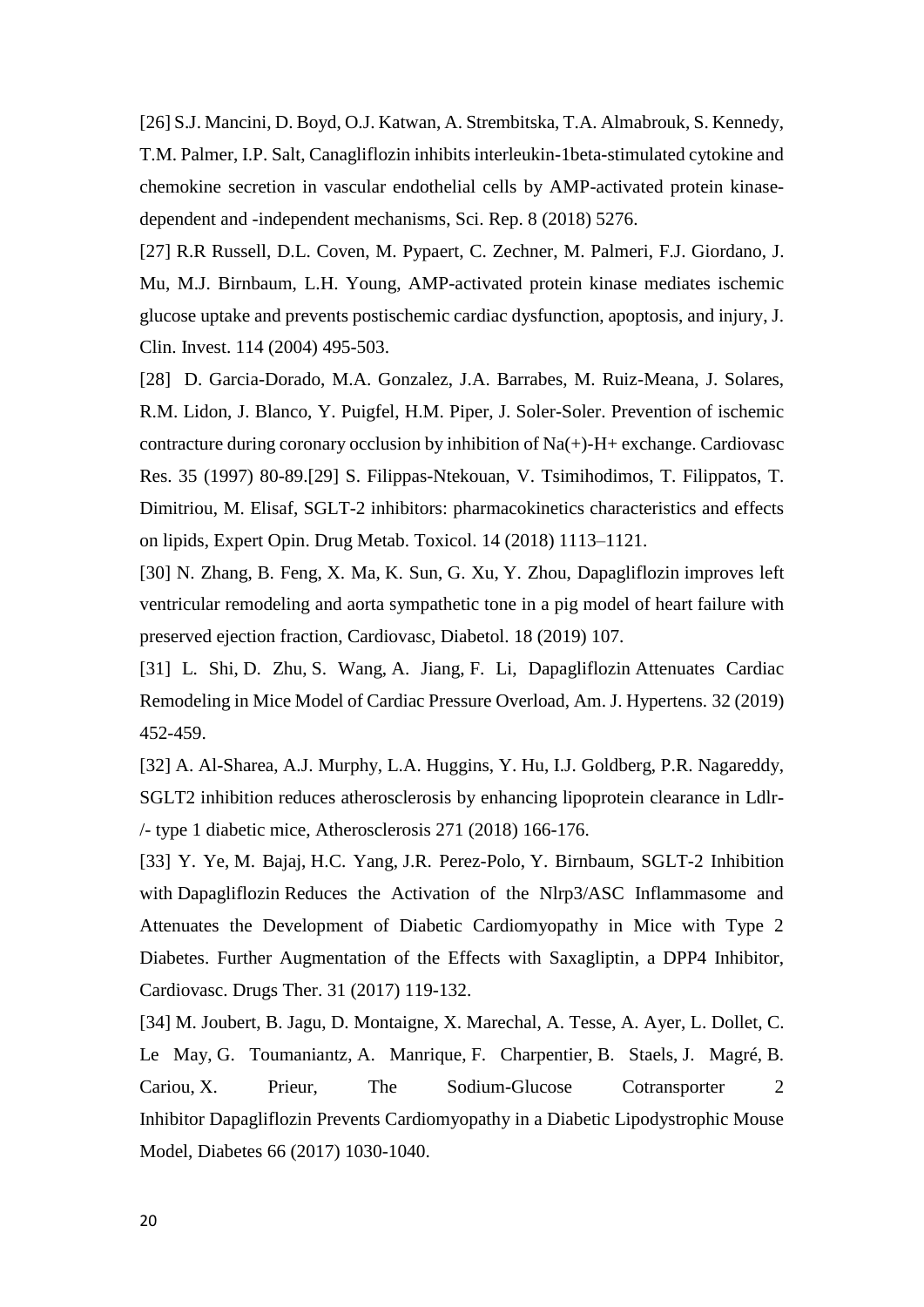[35] N.N. Hamouda, V. Sydorenko, M.A. Qureshi, J.M. Alkaabi, M. [Oz ,](https://www.ncbi.nlm.nih.gov/pubmed/?term=Oz%20M%5BAuthor%5D&cauthor=true&cauthor_uid=25351341) F.C. Howarth, Dapagliflozin reduces the amplitude of shortening and  $Ca(2+)$  transient in ventricular myocytes from streptozotocin-induced diabetic rats, Mol. Cell. Biochem. 400 (2015) 57-68.

[36] P. Tanajak, P. Sa-Nguanmoo, S. Sivasinprasasn, S. Thummasorn, N. Siri-Angkul, S.C. Chattipakorn, N. Chattipakorn, Cardioprotection of dapagliflozin and vildagliptin in rats with cardiac ischemia-reperfusion injury, J. Endocrinol. 236 (2018) 69-84.

[37] S.B. Ong, S. Subrayan, S.Y. Lim, D.M. Yellon, S.M. Davidson, D.J. Hausenloy, Inhibiting mitochondrial fission protects the heart against ischemia/reperfusion injury, Circulation 121 (2010) 2012–2022.

[38] A. Durak, Y. Olgar, S. Degirmenci, E. Akkus, E. Tuncay, B. Turan, A SGLT2 inhibitor dapagliflozin suppresses prolonged ventricular-repolarization through augmentation of mitochondrial function in insulin-resistant metabolic syndrome rats, Cardiovasc. Diabetol. 17 (2018) 144.

[39] Y. Ye, X. Jia, M. Bajaj, Y. Birnbaum, Dapagliflozin Attenuates Na<sup>+</sup>/H<sup>+</sup> Exchanger-1 in Cardiofibroblasts via AMPK Activation, Cardiovasc. Drugs Ther. 32 (2018) 553-558.

[40] T.M. Lee, N.C. Chang, S.Z. Lin, Dapagliflozin, a selective SGLT2 Inhibitor, attenuated cardiac fibrosis by regulating the macrophage polarization via STAT3 signaling in infarcted rat hearts. Free Radic. Biol. Med. 104 (2017) 298-310.

[41] L. Uthman, A. Homayr, R.P. Juni, E.L. Spin, R. Kerindongo, M. Boomsma, M.W. Hollmann, B. Preckel, P. Koolwijk, V.W.M. van Hinsbergh, C.J. Zuurbier, M. Albrecht, N.C. Weber, Empagliflozin and Dapagliflozin Reduce ROS Generation and Restore NO Bioavailability in Tumor Necrosis Factor α-Stimulated Human Coronary Arterial Endothelial Cells. Cell Physiol. Biochem. 53 (2019) 865-886.

[42] R. Grempler, L. Thomas, M. Eckhardt, F. Himmelsbach, A. Sauer, D.E. Sharp, Empagliflozin, a novel selective sodium glucose cotransporter-2 (SGLT-2) inhibitor: characterisation and comparison with other SGLT-2 inhibitors, Diabetes Obes. Metab. 14 (2012) 83-90.

[43] J.H. Han, T.J. Oh, G. Lee, H.J. Maeng, D.H. Lee, K.M. Kim, S.H. Choi, H.C. Jang, H.S. Lee, K.S. Park, Y.B. Kim, S. Lim, The beneficial effects of empagliflozin, an SGLT2 inhibitor, on atherosclerosis in ApoE $\pm$ mice fed a western diet, Diabetologia 60 (2017) 364-376.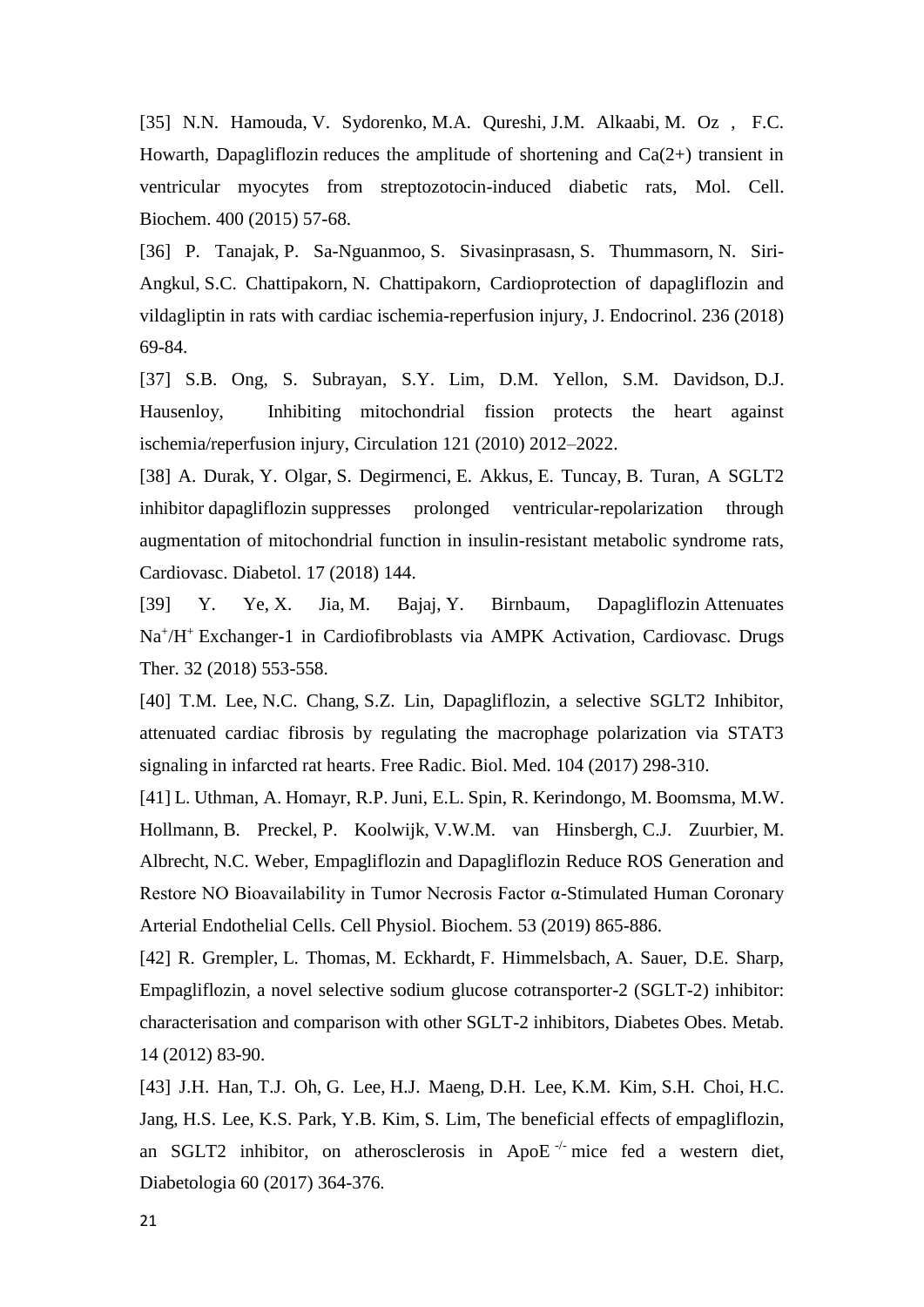[44] H. Kusaka, N. Koibuchi, Y. Hasegawa, H. Ogawa, S. Kim-Mitsuyama, Empagliflozin lessened cardiac injury and reduced visceral adipocyte hypertrophy in prediabetic rats with metabolic syndrome. Cardiovasc. Diabetol. 15 (2016) 157.

[45] H. Zhou, S. Wang, P. Zhu, S. Hu, Y. Chen, J. Ren, Empagliflozin rescues diabetic myocardial microvascular injury via AMPK-mediated inhibition of mitochondrial fission, Redox Biol. 15 (2018) 335-346.

[46] M. Xue , T. Li, Y. Wang, Y. Chang, Y. Cheng, Y. Lu, X. Liu, L. Xu, X. Li, X. Yu, B. Sun, L. Chen, Empagliflozin prevents cardiomyopathy via sGC-cGMP-PKG pathway in type 2 diabetes mice, Clin. Sci. (Lond). 133 (2019) 1705-1720.

[47] U. Panchapakesan, K. Pegg, S. Gross, M.G. Komala, H. Mudaliar, J. Forbes, C. Pollock, A. Mather, Effects of SGLT2 inhibition in human kidney proximal tubular cells–renoprotection in diabetic nephropathy? PLoS ONE 8 (2013) e54442.

[48] I. Andreadou, P. Efentakis, E. Balafas, G. Togliatto, C.H. Davos, A. Varela, C.A. Dimitriou, P.-E. Nikolaou, E. Maratou, V. Lambadiari, I. Ikonomidis, N. Kostomitsopoulos, M.F. Brizzi, G. Dimitriadis, E.K. Iliodromitis, Empagliflozin Limits Myocardial Infarction in Vivo and Cell Death in Vitro: Role of STAT3, Mitochondria, and Redox Aspects, Front. Physiol. 8 (2017).

[49] Q. Lu, J. Liu, X. Li, X. Sun, J. Zhang, D. Ren, N. Tong, J. Li, Empagliflozin attenuates ischemia and reperfusion injury through LKB1/AMPK signaling pathway, Mol. Cell. Endocrinol. 501 (2019) 110642.

[50] S.R. Yurista, H.H.W. Silljé, S.U. Oberdorf-Maass, E.M. Schouten, M.G. Pavez Giani, J.L. Hillebrands, H. van Goor, D.J. van Veldhuisen, R.A. de Boer, B.D. Westenbrink, Sodium-glucose co-transporter 2 inhibition with empagliflozin improves cardiac function in non-diabetic rats with left ventricular dysfunction after myocardial infarction, Eur. J. Heart Fail. 21 (2019) 862-873.

[51] A. Baartscheer, C.A. Schumacher, R.C. Wust, J.W. Fiolet, G.J. Stienen, R. Coronel, C.J. Zuurbier, Empagliflozin decreases myocardial cytoplasmic Na+ through inhibition of the cardiac Na+/H+ exchanger in rats and rabbits, Diabetologia 60, (2017) 568–573.

[52] S. Pabel, S. Wagner, H. Bollenberg, P. Bengel, A. Kovacs, C. Schach, P. Tirilomis, J. Mustroph, A. Renner, J. Gummert, T. Fischer, S. van Linthout, C. Tschope, K. Streckfuss-Bomeke, G. Hasenfuss, L.S. Maier, N. Hamdani, S. Sossalla, Empagliflozin directly imporves diastolic function in human heart failure. Eur. J. Heart Fail. 20 (2018) 1690-1700.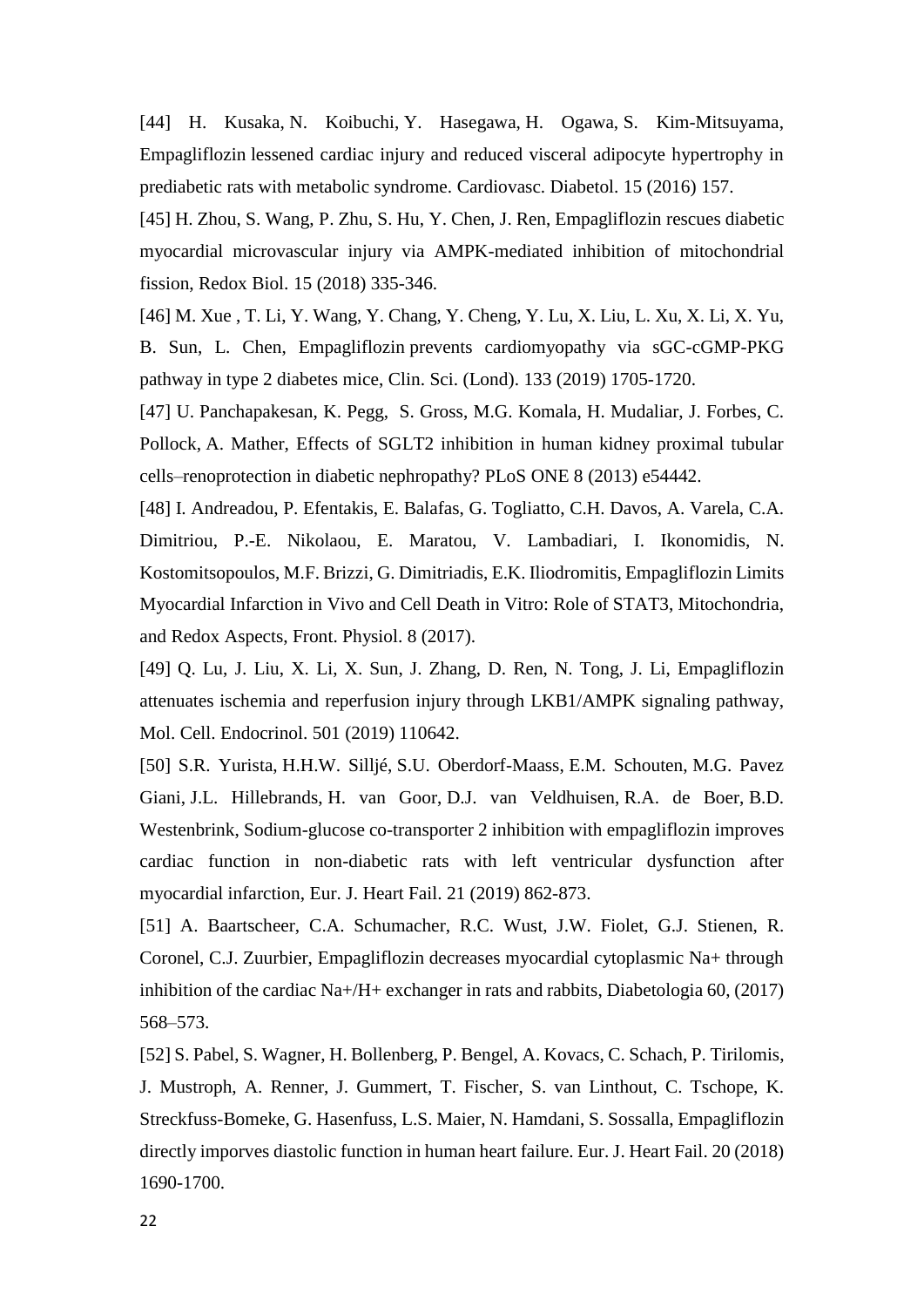[53] J. Mustroph, C.M. Lucht, O. Wagemann, T. Sowa, K.P. Hammer, C.M. Sag, D. Tarnowski, A. Holzamer, S. Pabel, B.E. Beuther, S. Sossalla, L.S. Maier, S. Wagner, Empagliflozin enhances human and murine cardiomyocyte glucose uptake by increased expression of GLUT1, Diabetologia 62 (2019) 726-729.

[54] J. Mustroph, O. Wagemann, C.M. Lucht, M. Trum, K.P. Hammer, C.M. Sag, S. Lebek, D. Tarnowski, J. Reinders, F. Perbellini, C. Terracciano, C. Schmid, S. Schopka, M. Hilker, Y. Zausig, S. Pabel, S.T. Sossalla, F. Schweda, L.S. Maier, S. Wagner, Empagliflozin reduces Ca/calmodulin-dependent kinase II activity in isolated ventricular cardiomyocytes. ESC Heart Failure 5 (2018) 642-648.

[55] T.I. Lee, Y.C. Chen, Y.K. Lin, C.C. Chung, Y.Y. Lu, Y.H. Kao, Y.J. Chen, Empagliflozin attenuates myocardial sodium and calcium dysregulation and reverses cardiac remodeling in streptozotocin-induced diabetes rats, Int. J. Mol. Sci. 20 (2019) 7.

[56] R.P. Juni, D.W.D. Kuster, M. Goebel, M. Helmes, R.J.P. Musters, J. van der Velden, P. Koolwijk, W.J. Paulus, V.W.M. van Hinsbergh, Cardiac microvascular endothelial enhancement of cardiomyocyte function is impaired by inflammation and restored by emapgliflozin, JACC Basic Transl. Sci. 4 (2019) 575-591.

[57] L. Uthman, A. Baartscheer, C.A. Schumacher, J.W.T. Fiolet, M.C. Kushma, M.W. Hollmann, R. Coronel, N.C. Weber, C.J. Zuurbier, Direct cardiac actions of sodium glucose cotransporter 2 inhibitors target pathogenic mechanisms underlying heart failure in diabetic patients. Front. Physiol. 9 (2018) 1575.

[58] A.S. Kim, E.J. Miller, T.M. Wright, J. Li, D. Qi, K. Atsina, V. Zaha, K. Sakamoto, L.H. Young, A small molecule AMPK activator protects the heart against ischemia-reperfusion injury, J. Mol. Cell. Cardiol. 51 (2011) 24-32.

[59] A.D. Timmermans, M. Balteau, R. Gelinas, E. Renguet, A. Ginion, C. de Meester, K. Sakamoto, J.L. Balligand, F. Bontemps, J.L. Vanoverschelde, S. Horman, C. Beauloye, L. Bertrand, A-769662 potentiates the effect of other AMPKactivated protein kinase activators on cardiac glucose uptake, Am. J. Physiol. Heart Circ. Physiol. 306 (2014) H1619-H1630.

[60] L. Ji, X. Zhang, W. Liu, Q. Huang, W. Yang, F. Fu, H. Ma, H. Su, H. Wang, J. Wang, H. Zhang, F. Gao, AMPK-regulated and Akt-dependent enhancement of glucose uptake is essential in ischemic preconditioning-alleviated reperfusion injury, PLoSOne. 8 (2013) e69910.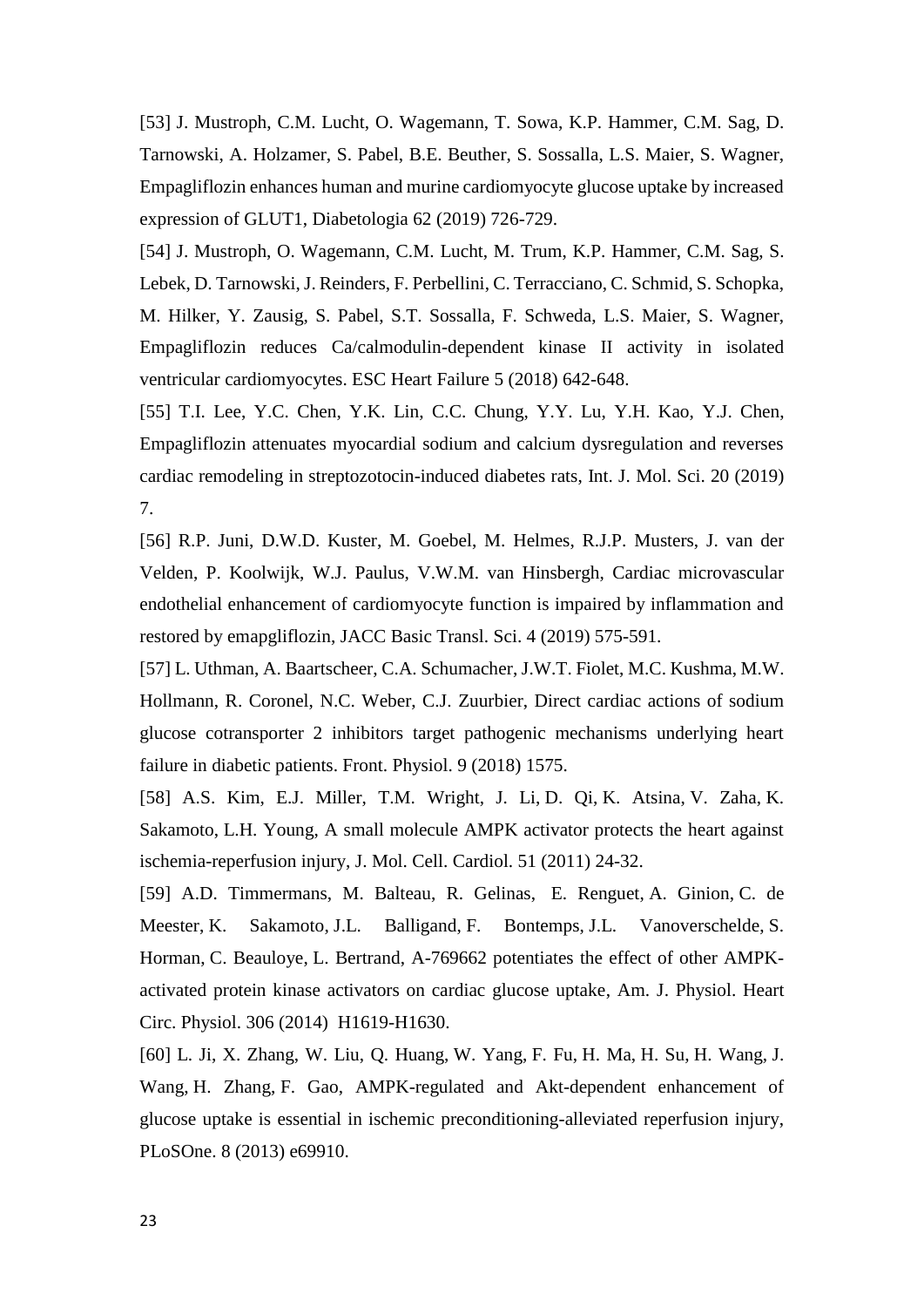[61] M. Avkiran, M.S. Marber, Na+/H+ exchange inhibitors for cardioprotective therapy: progress, problems and prospects, J, Am, Coll, Cardiol, 39 (2002) 747-753. [62] M. Karmazyn, NHE-1: still a viable therapeutic target, J. Mol. Cell. Cardiol. 61

[63] E.T. Chouchani, V.R. Pell, E. Gaude, D. Aksentijević, S.Y. Sundier, E.L. Robb, A. Logan, S.M. Nadtochiy, E.N.J. Ord, A.C. Smith, F. Eyassu, R. Shirley, C.-H. Hu, A.J. Dare, A.M. James, S. Rogatti, R.C. Hartley, S. Eaton, A.S.H. Costa, P.S. Brookes, S.M. Davidson, M.R. Duchen, K. Saeb-Parsy, M.J. Shattock, A.J. Robinson, L.M. Work, C. Frezza, T. Krieg, M.P. Murphy, Ischaemic accumulation of succinate controls reperfusion injury through mitochondrial ROS, Nature 515 (2014) 431-435.

[64] C.J. Zuurbier, A. Abbate, H.A. Cabrera-Fuentes, M.V. Cohen, M. Collino, D.P.V. De Kleijn, J.M. Downey, P. Pagliaro, K.T. Preissner, M. Takahashi, S.M. Davidson, Innate immunity as a target for acute cardioprotection, Cardiovasc. Res. 115(7) (2019) 1131-1142.

[65] M. Wallert, M. Ziegler, X. Wang, A. Maluenda, X. Xu, M.L. Yap, R. Witt, C. Giles, S. Kluge, M. Hortmann, J. Zhang, P. Meikle, S. Lorkowski, K. Peter, α-Tocopherol preserves cardiac function by reducing oxidative stress and inflammation in ischemia/reperfusion injury, Redox Biol. 26 (2019) 101292.

[66] P. Efentakis, A. Rizakou, E. Christodoulou, A. Chatzianastasiou, M.G. López, R. León, E. Balafas, N.P.E. Kadoglou, I. Tseti, H. Skaltsa, N. Kostomitsopoulos, E.K. Iliodromitis, G. Valsami, I. Andreadou, Saffron (Crocus sativus) intake provides nutritional preconditioning against myocardial ischemia-reperfusion injury in Wild Type and ApoE(-/-) mice: Involvement of Nrf2 activation. Nutr. Metab. Cardiovasc. Dis. 27 (2017) 919-929.

[67] K. Boengler, D. Hilfiker-Kleiner, G. Heusch, R. Schulz, Inhibition of permeability transition pore opening by mitochondrial STAT3 and its role in myocardial ischemia/reperfusion, Basic Res. Cardiol 105 (2010) 771–785.

[68] M. Mizuno, A. Kuno, T. Yano, T. Miki, H. Oshima, T. Sato, K. Nakata, Y. Kimura, M. Tanno, T. Miura, Empagliflozin normalizes the size and number of mitochondria and prevents reduction in mitochondrial size after myocardial infarction in diabetic hearts. Physiol. Rep. 6 (2018) e13741

(2013) 77-82.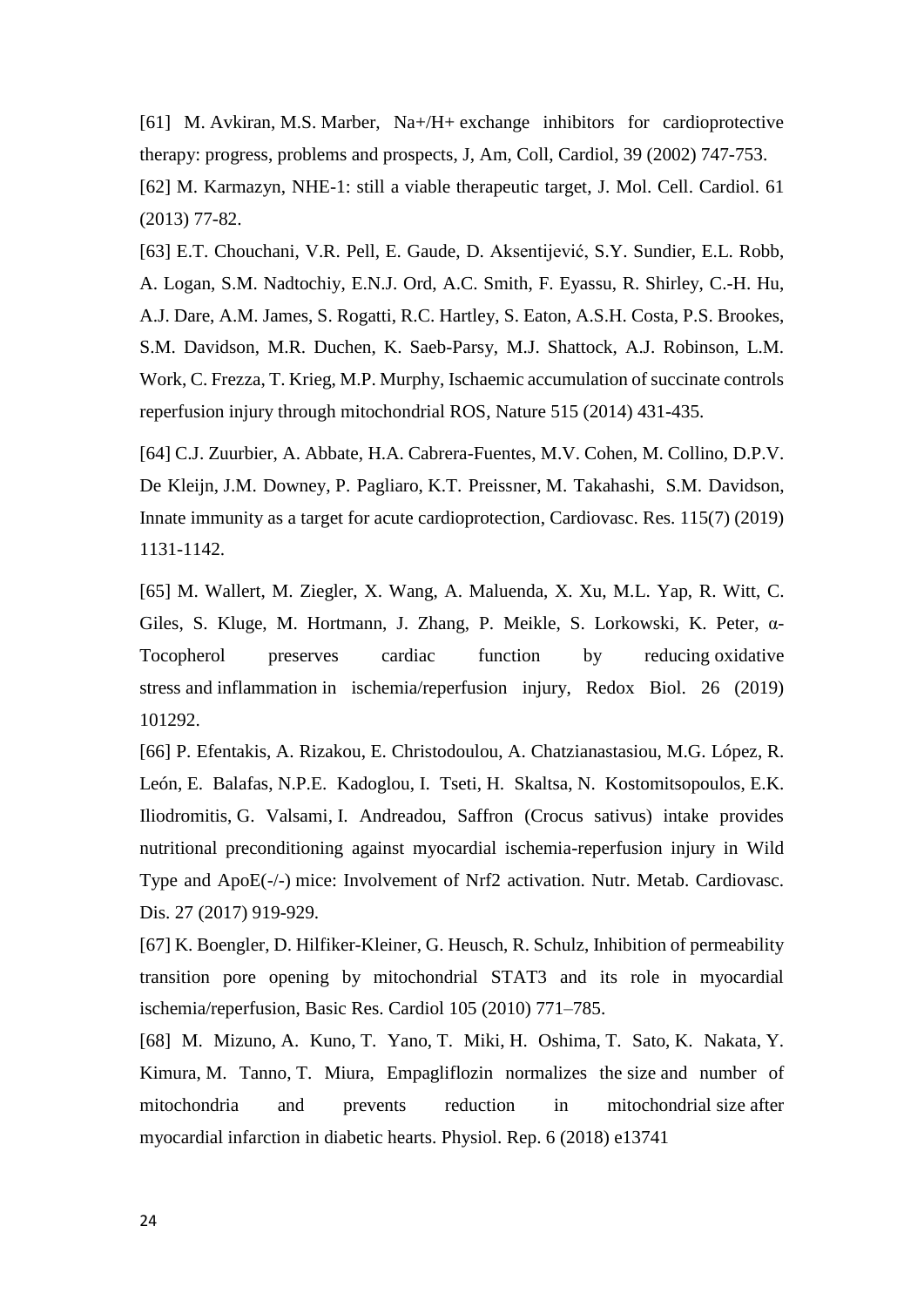[69] M.G. Marina Prendes, J.V. Garcia, M.A. Fernandez, M.J. Perez, J.C. Perazzo, E.A. Savino, A. Varela, Effects of 5-hydroxydecanoate and ischemic preconditioning on the ischemic-reperfused heart of fed and fasted rats, J. Physiol. Biochem. 61 (2005) 447- 456.

[70] M. Snorek, D. Hodyc, V. Sedivý, J. Durišová, A. Skoumalová, J. Wilhelm, J. Neckář, F. Kolář, J. Herget, Short-term fasting reduces the extent of myocardial infarction and incidence of reperfusion arrhythmias in rats, Physiol. Res. 61 (2012) 567-574.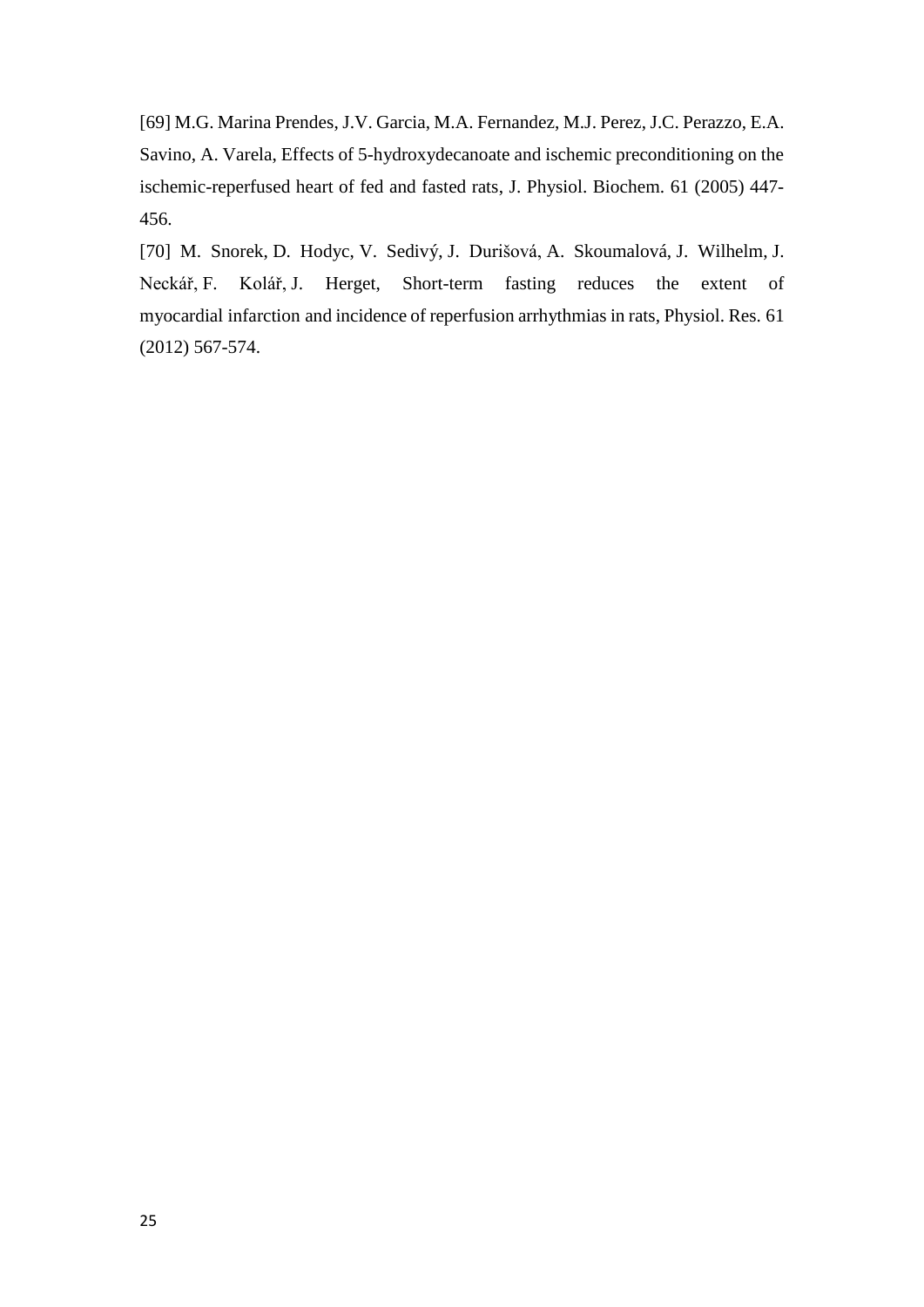| SGLT2i | <b>Model Description</b> | Ex vivo/ in vivo       | <b>Outcome</b>                                        | Reference       |
|--------|--------------------------|------------------------|-------------------------------------------------------|-----------------|
| Cana   | Chronic                  | Ex vivo                | Significant reduction of                              | Lim et al       |
|        | administration           | 35 minutes of left     | myocardial infarct size                               | JACC:BTS        |
|        | over a period of         | anterior artery        |                                                       | 2019            |
|        | 4 weeks to               | occlusion and 2        |                                                       |                 |
|        | either diabetic          | hours reperfusion      |                                                       |                 |
|        | fatty or non-            |                        |                                                       |                 |
|        | diabetic lean            |                        |                                                       |                 |
|        | Zucker rats              |                        |                                                       |                 |
| Cana   | Short                    | Ex vivo                | Short-term, ex-vivo                                   | Lim et al       |
|        | administration           | 35 minutes of left     | canagliflozin failed to                               | JACC:BTS        |
|        | of 10 mmol/l             | anterior artery        | significantly alter infarct                           | 2019            |
|        | throughout the           | occlusion and 2        | size                                                  |                 |
|        | perfusion                | hours reperfusion      |                                                       |                 |
|        | protocol and             |                        |                                                       |                 |
|        | throughout the           |                        |                                                       |                 |
|        | $2h$ of                  |                        |                                                       |                 |
|        | reperfusion              |                        |                                                       |                 |
| Cana   | Acute 3 ug/kg            | In vivo rat            | Significant reduction of                              | Sayour et       |
|        | At 5 min of              | 30min ischeamia and    | myocardial infarct size                               | al              |
|        | ischemia                 | 2 hours reperfusion    |                                                       | J Transl        |
|        |                          |                        |                                                       | Med 2019        |
| Cana   | 300 mg, oral             | In vivo swine          | Significant reduction of                              | Baker et        |
|        | 24 h prior to            | 30 min ischeamia       | myocardial infarct size                               | $al^{(3)}$      |
|        | and                      | and 2 hours            |                                                       | <b>Bas Res</b>  |
|        | approximately            | reperfusion            |                                                       | Cardiol         |
|        | 2 h before               |                        |                                                       | 2019            |
|        | the procedure            |                        |                                                       |                 |
| Dapa   | 28 days                  | In vivo HFD-           | Significant reduction of                              | Tanajak, J      |
|        | 1mg/kg/day               | induced obese          | myocardial infarct size                               | Endocrino       |
|        |                          | insulin-resistant rats |                                                       | 1,2018          |
|        |                          | subjected to 30min     |                                                       |                 |
|        |                          | ischeamia and 2        |                                                       |                 |
|        |                          | hours reperfusion      |                                                       |                 |
| Empa   | Acute 1 uM               | Ex vivo mouse          | Delayed contracture                                   | Uthman et       |
|        | Empa,                    | 25 min ischeamia       | No reduction of infarct size                          | al              |
|        | 20 min before            | and 2 hours            |                                                       | <b>CVR 2019</b> |
|        | ischemia                 | reperfusion            |                                                       |                 |
| Empa   | Acute 3 uM               | Ex vivo rat            | No reduction of infarct size                          | Jespersen       |
|        | Empa                     | 40 min ischeamia       |                                                       | et al           |
|        | 10 min before            | and 2 hours            |                                                       | Cardiov         |
|        | ischemia                 | reperfusion            |                                                       | Phar 2017       |
| Empa   | 6 wks 10mg/kg            | In vivo mouse model    | $\downarrow$ <b>IS</b> (34 to 17%) $\uparrow$ p-STAT3 | Andreado        |
|        | High fat diet            | of metabolic           | at 10 min R                                           | u et al         |
|        |                          | syndrome, fed for 14   |                                                       | Front           |
|        |                          | weeks Western type     |                                                       |                 |

**Table 1: Acute and chronic SGLT2 inhibitor effects on ex vivo and in vivo cardiac I/R injury**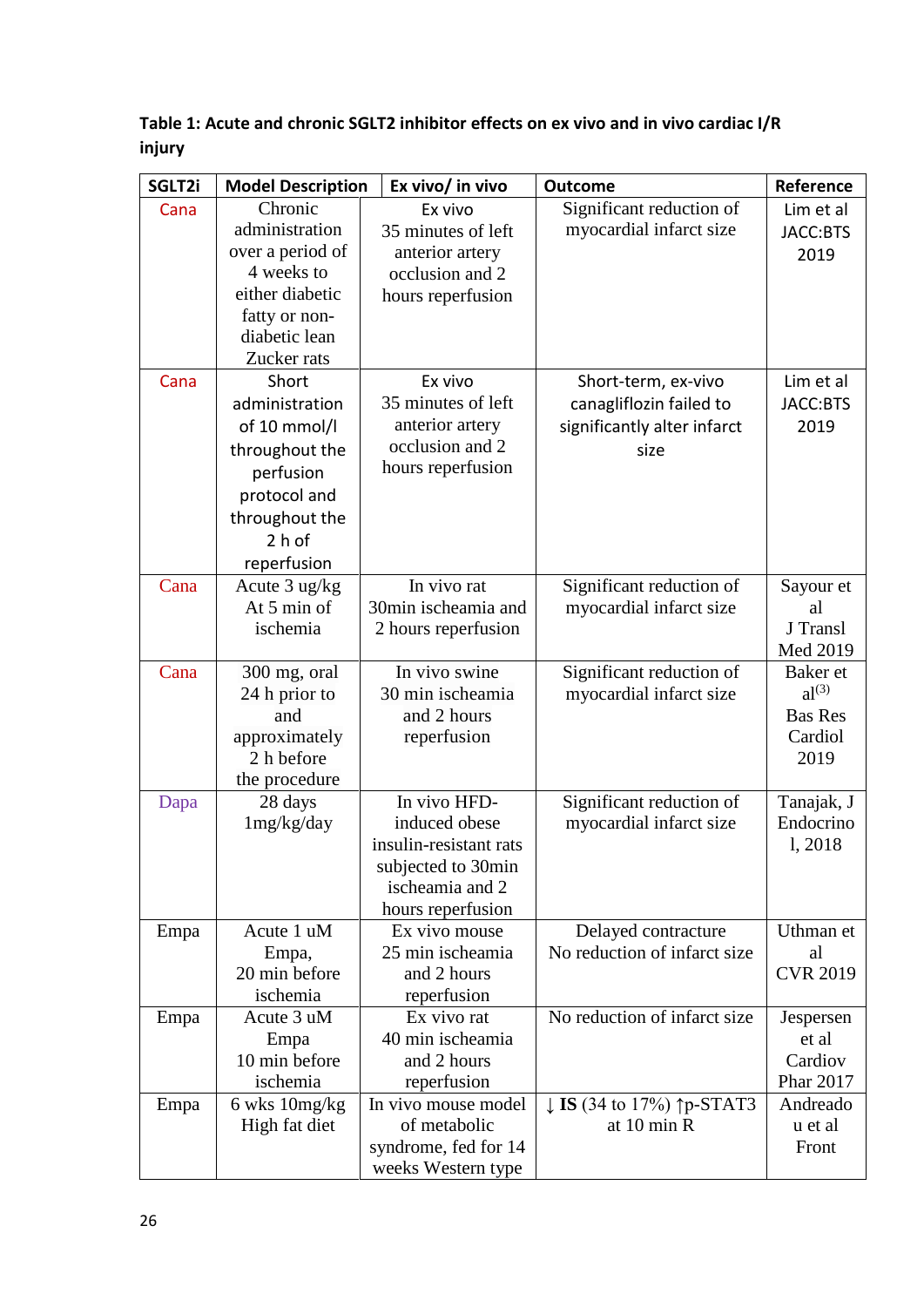| diet                | Physiol |
|---------------------|---------|
| 30 min ischemia and | 2017    |
| 2 hours reperfusion |         |